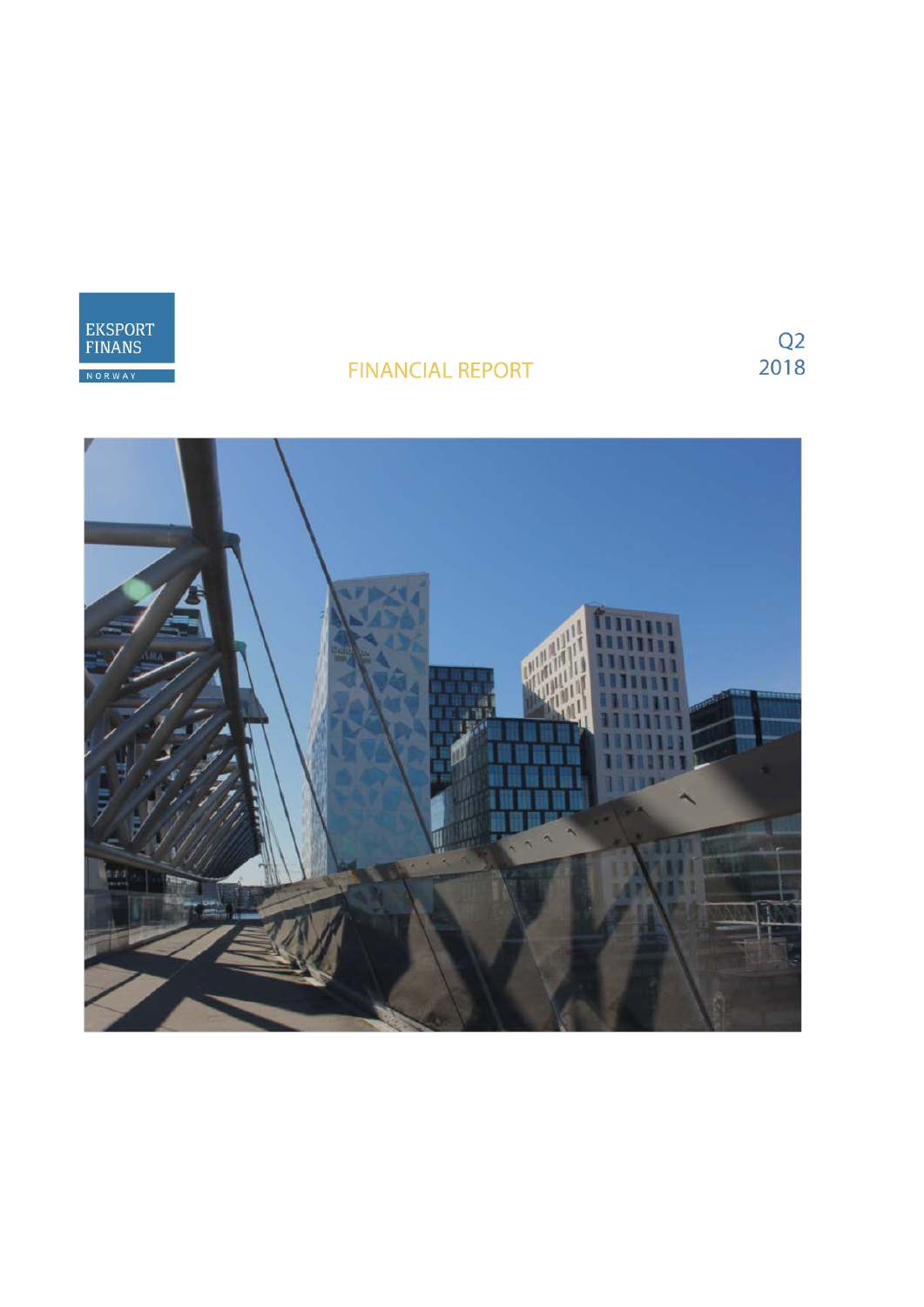|                                                                         | . 3              |
|-------------------------------------------------------------------------|------------------|
|                                                                         |                  |
|                                                                         |                  |
|                                                                         | $\blacktriangle$ |
|                                                                         |                  |
|                                                                         |                  |
|                                                                         | L5.              |
|                                                                         |                  |
|                                                                         |                  |
|                                                                         | -6               |
| CONDENSED STATEMENT OF PROFIT OR LOSS AND OTHER COMPREHENSIVE INCOME  7 |                  |
|                                                                         |                  |
|                                                                         |                  |
|                                                                         | .10              |
|                                                                         | 11               |
|                                                                         | 25               |

Cover photo: Creative Commons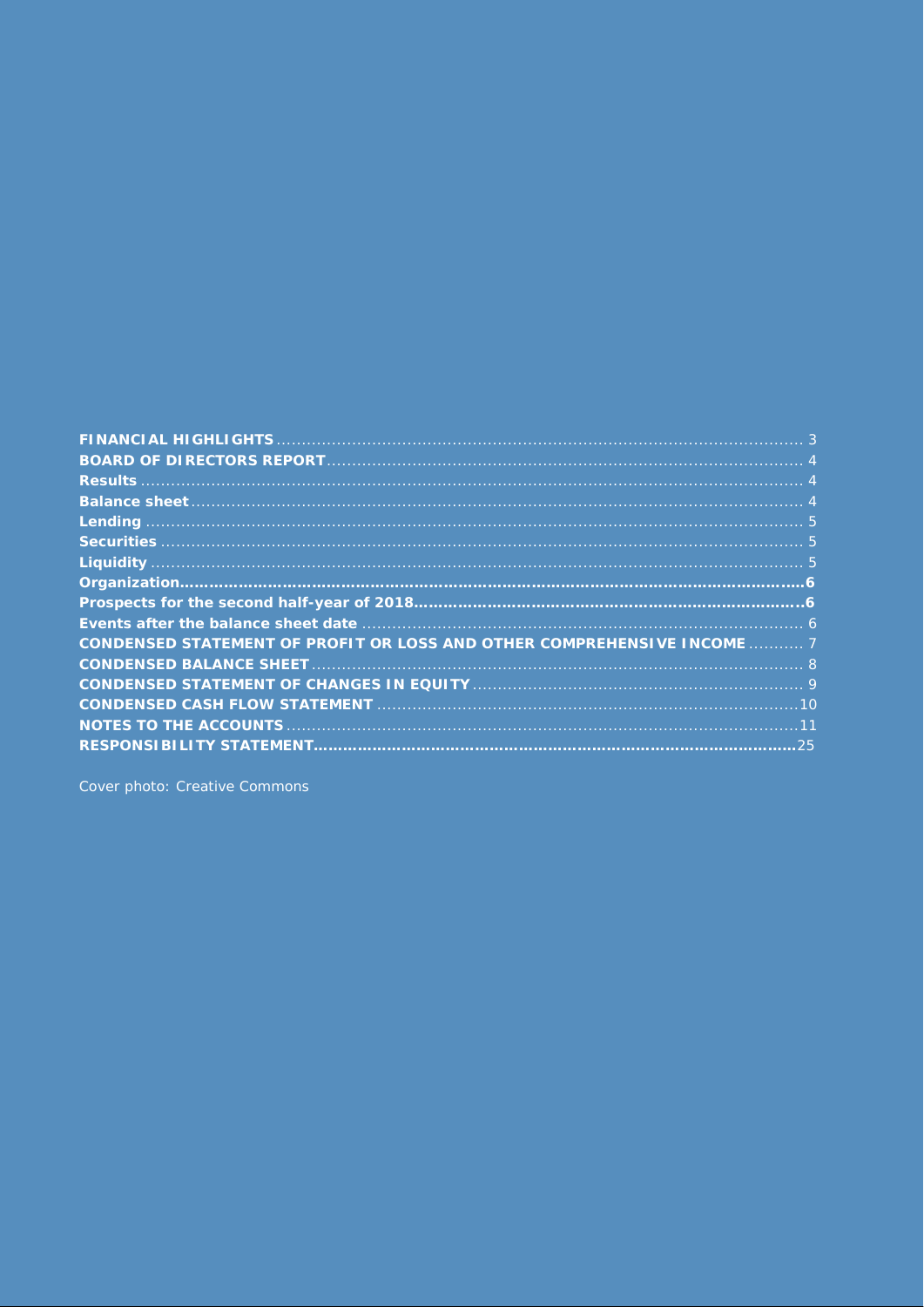# *FINANCIAL HIGHLIGHTS*

<span id="page-2-0"></span>The information for the second quarters ended June 30, 2018 and 2017 are unaudited.

|                                                     | Second quarter |        | First half-year |           |  |
|-----------------------------------------------------|----------------|--------|-----------------|-----------|--|
| (NOK million)                                       | 2018           | 2017   | 2018            | 2017      |  |
|                                                     |                |        |                 |           |  |
| Net interest income                                 | 33             | 52     | 68              | 114       |  |
| Net other operating income/(loss)                   | 44             | (97)   | 54              | (328)     |  |
| Profit/loss for the period                          | 41             | (61)   | 55              | (213)     |  |
| Total comprehensive income <sup>1)</sup>            | (3)            | (61)   | (17)            | (213)     |  |
| Return on equity $2$ )                              | 2.5%           | (3.5%) | 1.7%            | $(6.1\%)$ |  |
| Net return on average assets and liabilities 3)     | (0.27%)        | 0.45%  | (0.19%)         | 0.26%     |  |
| Net operating expenses / average assets $4$ )       | 0.47%          | 0.49%  | 0.47%           | 0.47%     |  |
|                                                     |                |        |                 |           |  |
| <b>Total assets</b>                                 | 19,426         | 25,731 | 19,426          | 25,731    |  |
| Loans outstanding 5)                                | 10,235         | 14,744 | 10,235          | 14,744    |  |
| Public sector borrowers or guarantors <sup>6)</sup> | 45.9%          | 43.6%  | 45.9%           | 43.6%     |  |
|                                                     |                |        |                 |           |  |
| Core capital adequacy                               | 102.0%         | 72.3%  | 102.0%          | 72.3%     |  |
| Leverage ratio                                      | 31.6%          | 25.3%  | 31.6%           | 25.3%     |  |
|                                                     |                |        |                 |           |  |
| Exchange rate NOK/USD 7)                            | 8.1588         | 8.3870 | 8.1588          | 8.3870    |  |

#### **Definitions**

- 1) Figures are not comparable due to the transition to IFRS 9 as of January 1, 2018. Total comprehensive income for the period includes net gains on financial instruments at fair value of NOK 54 million and net losses on financial liabilities booked as other comprehensive income of NOK 96 million for the first half-year of 2018 compared to net losses on financial instruments at fair value of NOK 328 million for the first halfyear of 2017. For the second quarter of 2018 net gains on financial instruments at fair value amount to NOK 44 million and net losses on financial liabilities booked as other comprehensive income of NOK 59 million compared to net losses on financial instruments at fair value of NOK 97 million in the second quarter of 2017.
- 2) Return on equity: Profit/loss for the period/average equity (average of opening and closing balance).
- 3) Net return on average assets and liabilities: The difference between net interest income/average interest generating assets and net interest expense/average interest-bearing liabilities (average of daily calculations for the period).
- 4) Net operating expenses (salaries and other administrative expenses + depreciation + other expenses other income)/average assets (average of opening and closing balance).
- 5) Total loans outstanding: Consists of loans due from customers and part of loans due from credit institutions in the balance sheet. Accrued interest and unrealized gains/(losses) are not included. For more information, see notes 4, 5 and 6 to the accompanying condensed financial statements.
- 6) The ratio of public sector loans (municipalities, counties and Norwegian and foreign central government, including the Norwegian Export Credit Guarantee Agency (GIEK) as borrowers or guarantors) to total lending.
- 7) Exchange rate at balance sheet date.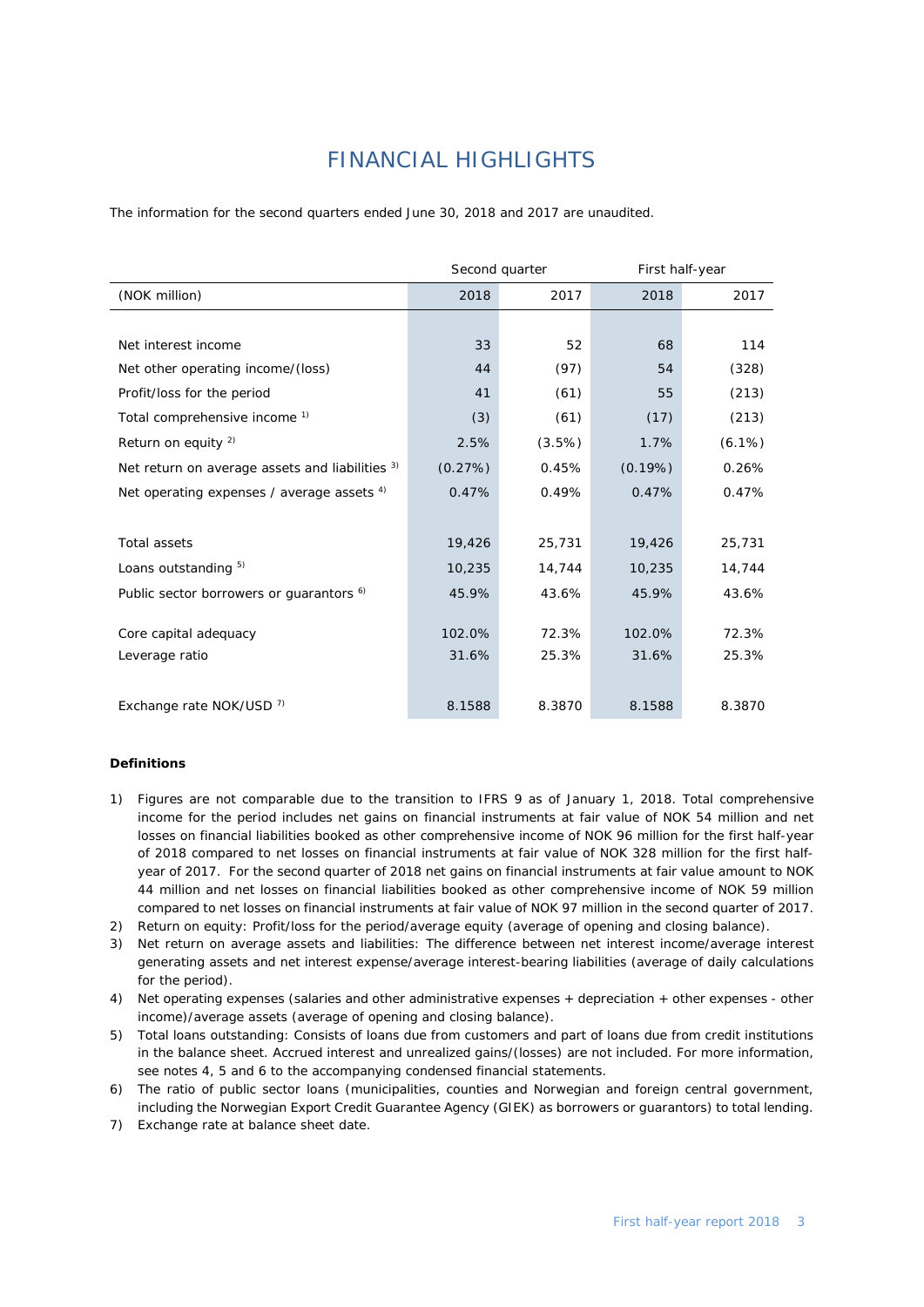### *BOARD OF DIRECTORS REPORT*

### <span id="page-3-1"></span><span id="page-3-0"></span>Results

### **Second quarter 2018**

Net interest income was NOK 33 million in the second quarter of 2018 compared to NOK 52 million in the same period in 2017. The decrease was mainly due to reduction of interest generating assets.

Profit for the period was NOK 41 million in the second quarter of 2018 compared to negative NOK 61 million in the second quarter of 2017. The profit in 2018 is mainly due to the profits from the sale of the ABS portfolio (as explained in the section "Securities"), while the negative figure in 2017 is mainly due to unrealized losses on Eksportfinans own debt (as explained in the section "First half-year 2018").

### **First half-year 2018**

Net interest income was NOK 68 million in the first half-year of 2018, compared to NOK 114 million for the first half-year of 2017. The decrease was mainly due to the reduction of interest generating assets.

Net other operating income was positive NOK 54 million for the first half-year of 2018, compared to negative NOK 328 million for the same period in 2017. In the first half-year of 2018, this figure consisted mainly of unrealized gains on Eksportfinans' securities portfolio.

Due to the transition to IFRS 9 as of January 1, 2018, the credit spread effect of fair value adjustments on Eksportfinans' own debt is recognized in other comprehensive income in the first half-year of 2018, while this amount is included in net other operating income in 2017. In the first half-year of 2017, the credit spread effect of fair value adjustments on own debt included in net other operating income, was negative NOK 313 million.

Total operating expenses amounted to NOK 49 million in the first half-year of 2018,

compared to NOK 70 million in the same period in 2017. The main reason for the decrease is the high advisory fees during the first half-year of 2017.

Profit for the first half-year of 2018 was NOK 55 million, compared to negative NOK 213 million for the first half-year of 2017. The difference is mainly due to the explanation above related to IFRS 9 implementation in 2018.

Total comprehensive income was negative NOK 17 million for the first half-year in 2018, compared to negative NOK 213 million in the same period in 2017. The fluctuations in these figures are primarily due to unrealized losses and gains on Eksportfinans' own debt, as explained above.

### <span id="page-3-2"></span>Balance sheet

Total assets amounted to NOK 19.4 billion at June 30, 2018, compared to NOK 22.4 billion at December 31, 2017, and NOK 25.7 billion at June 30, 2017. The reduction was due to scheduled repayments of debt.

Outstanding bond debt was NOK 11.2 billion at June 30, 2018, compared to NOK 14.0 billion at December 31, 2017 and NOK 15.2 billion at March 31, 2017.

On May 22, 2018, the extraordinary general assembly of Eksportfinans decided on an equity distribution of NOK 500 million provided approval from the Financial Supervisory Authorithy of Norway (Finanstilsynet). This approval was granted on June 26, 2018. The equity and capital figures as of June 30, 2018 reflect this reduction in equity. The equity has been disbursed in the third quarter of 2018.

<span id="page-3-3"></span>The core capital ratio was 102.0 percent at June 30, 2018, compared to 94.2 percent at December 31, 2017 and 72.3 percent at June 30, 2017. The increase is due to a reduction in risk weighted assets.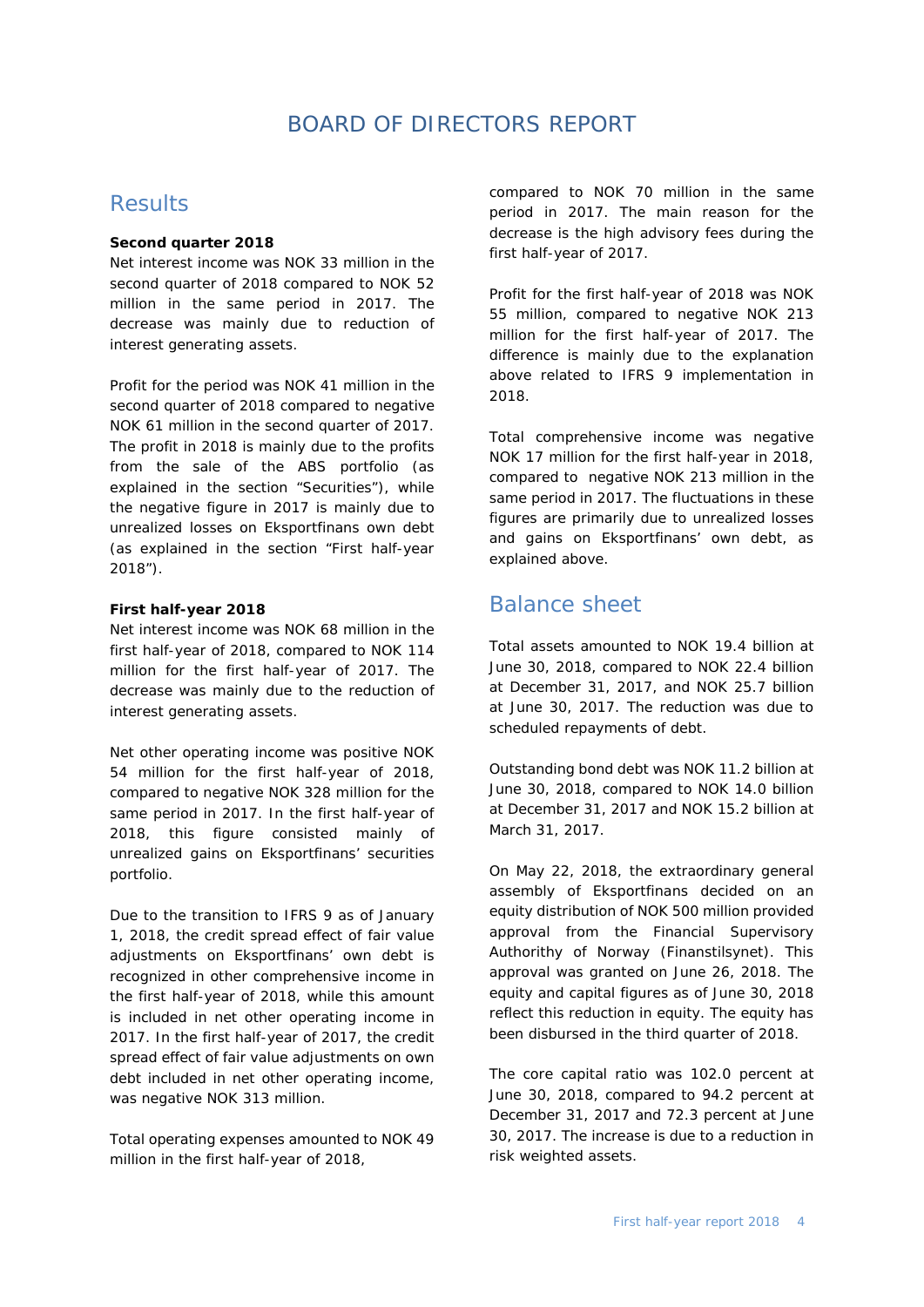### Lending

The volume of total outstanding loans was NOK 10.2 billion at June 30, 2018, compared to NOK 12.2 billion at December 31, 2017 and NOK 14.7 billion at June 30, 2017. The decrease in outstanding loans is a function of maturing loans in combination with no new lending.

### <span id="page-4-0"></span>**Securities**

The securities portfolio was NOK 6.0 billion at June 30, 2018, compared to NOK 5.9 billion at December 31, 2017 and NOK 4.8 billion at June 30, 2017.

During April 2018, the company sold its entire ABS portfolio of around NOK 2.5 billion to the market generating a gain of around NOK 45 million. The proceeds have been reinvested in the company's liquidity reserve portfolio, thereby further strengthening the company's liquidity.

### **Table: Estimated cumulative liquidity**

### <span id="page-4-1"></span>**Liquidity**

At June 30, 2018, short-term liquidity amounted to NOK 6.4 billion, consisting of the securities portfolio of NOK 6.0 billion and cash equivalents of NOK 0.4 billion.

The company manages liquidity risk both through matching maturities for assets and liabilities and through stress-testing for the short and medium term. A maturity analysis of financial liabilities based on expected maturities is included in note 16 to the accompanying condensed financial statements.

The table below shows cumulative liquidity, as measured by short-term liquidity as of June 30, 2018, plus maturing loans and minus maturing bond debt, based on estimated maturities.

Liquidity reserves combined with the company's liquidity contingency plans constitute a robust liquidity situation.

|                                                 |                        | Estimated              |                         |
|-------------------------------------------------|------------------------|------------------------|-------------------------|
|                                                 |                        |                        |                         |
|                                                 | Estimated              | loan                   | Estimated               |
|                                                 | debt                   | receivables            | cumulative              |
| (NOK billion)                                   | maturing <sup>2)</sup> | maturing <sup>3)</sup> | liquidity <sup>4)</sup> |
|                                                 |                        |                        |                         |
| Short-term liquidity June 30 2018 <sup>1)</sup> |                        |                        | 6.4                     |
| 2018                                            | 0.2                    | 1.4                    | 7.6                     |
| 2019                                            | 4.3                    | 2.7                    | 6.1                     |
| 2020                                            | 0.9                    | 2.1                    | 7.2                     |
| 2021                                            | 2.0                    | 1.2                    | 6.5                     |
| 2022                                            | 0.2                    | 0.9                    | 7.1                     |
| 2023                                            | 0.1                    | 0.5                    | 7.4                     |
| 2024                                            | 0.0                    | 0.4                    | 7.9                     |
| Thereafter                                      | 3.7                    | 1.1                    | $5.2$                   |
|                                                 |                        |                        |                         |
| Total                                           | 11.4                   | 10.2                   |                         |

1) Short-term liquidity is comprised of the sum of the liquidity reserve portfolio (at fair value) and cash equivalents.

2) Principal amount of issued debt securities. The column includes single- and multi-callable issues. Includes principal cash flows of derivatives economically hedging structured bond debt. For the structured bond debt with call and trigger options, the expected maturity is estimated using a sophisticated valuation system. The actual maturities might differ from these estimations.

3) Represents principal amount of loan receivables.

4) Represents estimated cumulative liquidity at year-end (calculated as the amount at prior period end minus estimated long-term debt maturing during period plus estimated loans receivable during the period) except for the first row which states the actual liquidity at June 30, 2018. The column representing long-term investments maturing in previous tables has been extracted following the sale of ABS the portfolio described above.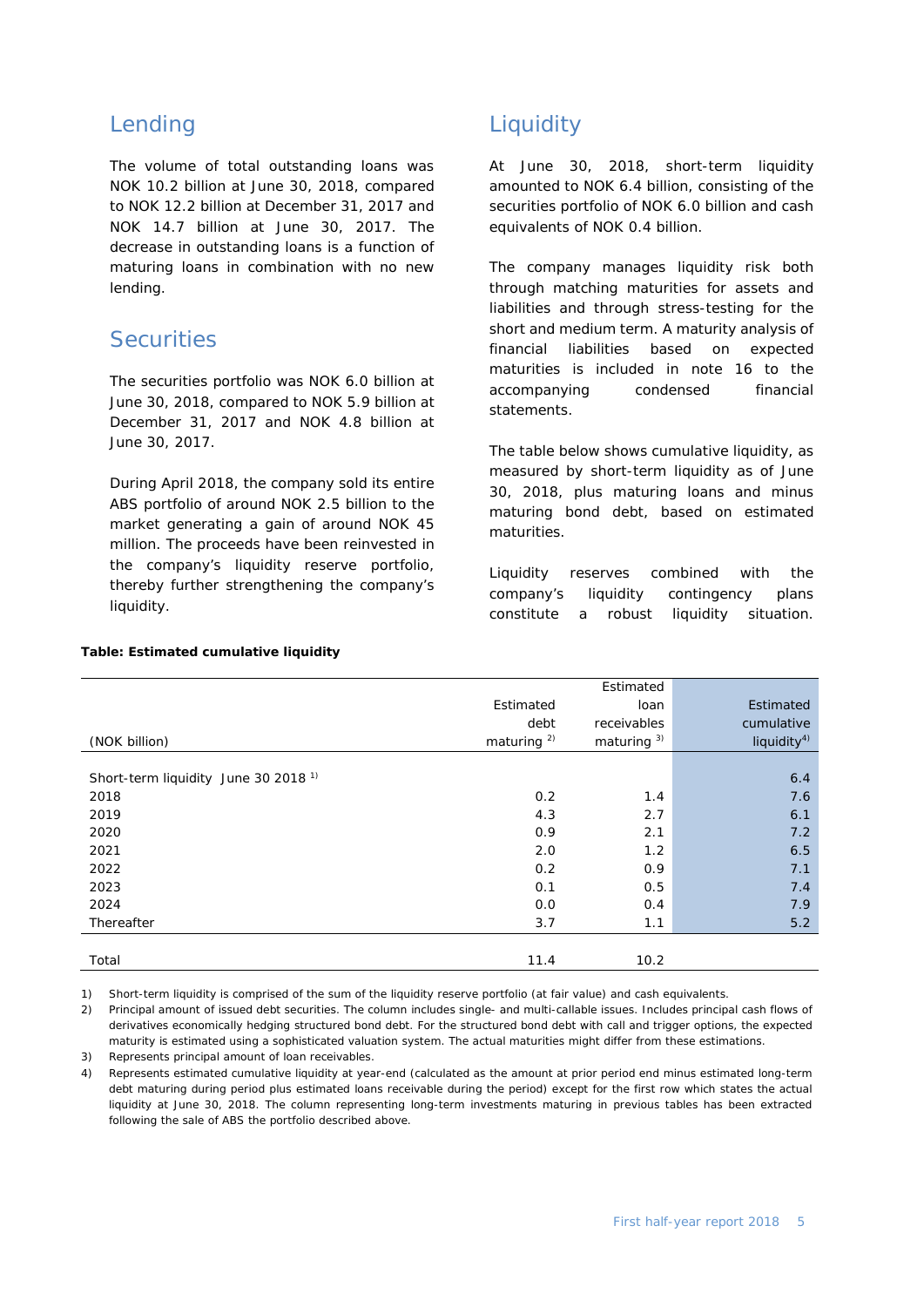Contingency plans comprise repo of securities, issuance of bond debt and sale of assets.

### **Organization**

Geir Ove Olsen, the CFO of Eksportfinans, has taken up the position as Chief Executive Officer as of July 1, 2018. His predecessor, Geir Bergvoll, left the company on the same date.

### Prospects for the second halfyear of 2018

The balance sheet will continue to decrease in line with maturing loans, debt and investments. The distribution of equity mentioned above will contribute to a reduction in the balance sheet. This is likely to affect the company's financial performance in terms of lower income going forward.

Accumulated unrealized gains due to fair value measurements of Eksportfinans' own debt amounted to NOK 274 million (net of derivatives) as of June 30, 2018. As debt comes closer to maturity, these gains will continue to be reversed as unrealized losses.

Eksportfinans' liquidity reserves remain adequate, also subsequent to the distribution of NOK 500 million to the owners. The overcapitalization of the company remains a key issue of the board. It will continue its attempts to optimize the capital structure going forward.

<span id="page-5-0"></span>The board will monitor developments in the international capital markets and their impact on the company's balance sheet and liquidity closely going forward. Appropriate liquidity contingency plans are maintained.

### Events after the balance sheet date

There are no events after the balance sheet date materially affecting the financial statements.

> Oslo, August 17, 2018 EKSPORTFINANS ASA The board of directors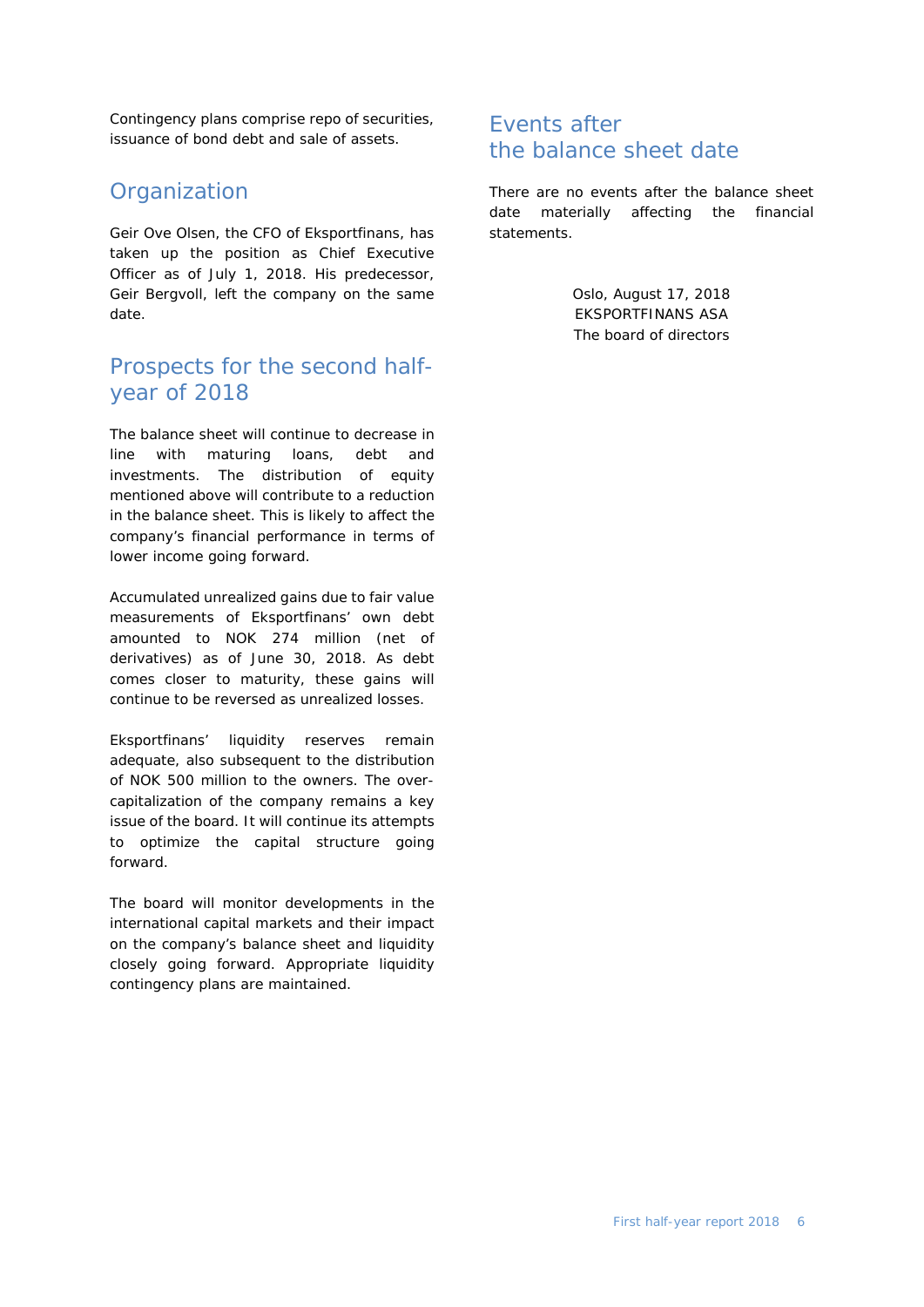# <span id="page-6-0"></span>Condensed statement of profit or loss and other comprehensive income

The information for the three and six months ended June 30, 2018 and 2017 is unaudited.

|                                                              |                | Second quarter | First half-year |       |             |
|--------------------------------------------------------------|----------------|----------------|-----------------|-------|-------------|
| (NOK million)                                                | 2018           | 2017           | 2018            | 2017  | <b>Note</b> |
|                                                              |                |                |                 |       |             |
| Interest and related income                                  | 75             | 118            | 156             | 245   |             |
| Other similar income                                         | 48             | 61             | 93              | 114   |             |
| Interest and related expenses                                | 90             | 127            | 181             | 245   |             |
| Net interest income                                          | 33             | 52             | 68              | 114   |             |
|                                                              |                |                |                 |       |             |
| Net commissions related to banking<br>services               | $\overline{O}$ | 0              | $\overline{O}$  | 0     |             |
|                                                              |                |                |                 |       |             |
| Net gains/(losses) on<br>financial instruments at fair value | 44             | (97)           | 54              | (328) | 2,15        |
| Net other operating income/(loss)                            | 44             | (97)           | 54              | (328) |             |
|                                                              |                |                |                 |       |             |
| <b>Total operating income</b>                                | 77             | (45)           | 122             | (214) |             |
|                                                              |                |                |                 |       |             |
| Salaries and other administrative expenses                   | 21             | 33             | 44              | 61    |             |
| Depreciations                                                | 0              | O              | $\overline{O}$  | 1     |             |
| Other expenses                                               | 2              | 3              | 5               | 8     |             |
| <b>Total operating expenses</b>                              | 23             | 36             | 49              | 70    |             |
|                                                              |                |                |                 |       |             |
| Pre-tax operating profit/(loss)                              | 54             | (81)           | 73              | (284) |             |
|                                                              |                |                |                 |       |             |
| Taxes                                                        | 13             | (20)           | 18              | (71)  |             |
| Profit/(loss) for the period                                 | 41             | (61)           | 55              | (213) |             |
|                                                              |                |                |                 |       |             |
| OCI, Items that will not be reclassified to                  |                |                |                 |       |             |
| profit or loss:                                              |                |                |                 |       |             |
|                                                              |                |                |                 |       |             |
| Change in fair value attributable to change                  | (59)           | 0              | (96)            | 0     |             |
| in the credit risk of financial liabilities                  |                |                |                 |       |             |
| designated at FVPL                                           |                |                |                 |       |             |
| Remeasurements of post employment                            | $\Omega$       | 0              | $\overline{O}$  | 0     |             |
| benefit obligations, before tax                              |                |                |                 |       |             |
| Income tax relating to these items                           | (15)           |                | (24)            |       |             |
| Other comprehensive income                                   | (44)           | O              | (72)            | 0     |             |
|                                                              |                |                |                 |       |             |
| Total comprehensive income                                   | (3)            | (61)           | (17)            | (213) |             |
|                                                              |                |                |                 |       |             |

The accompanying notes are an integral part of these condensed financial statements. Figures are not comparable due to the transition to IFRS 9 as of January 1, 2018.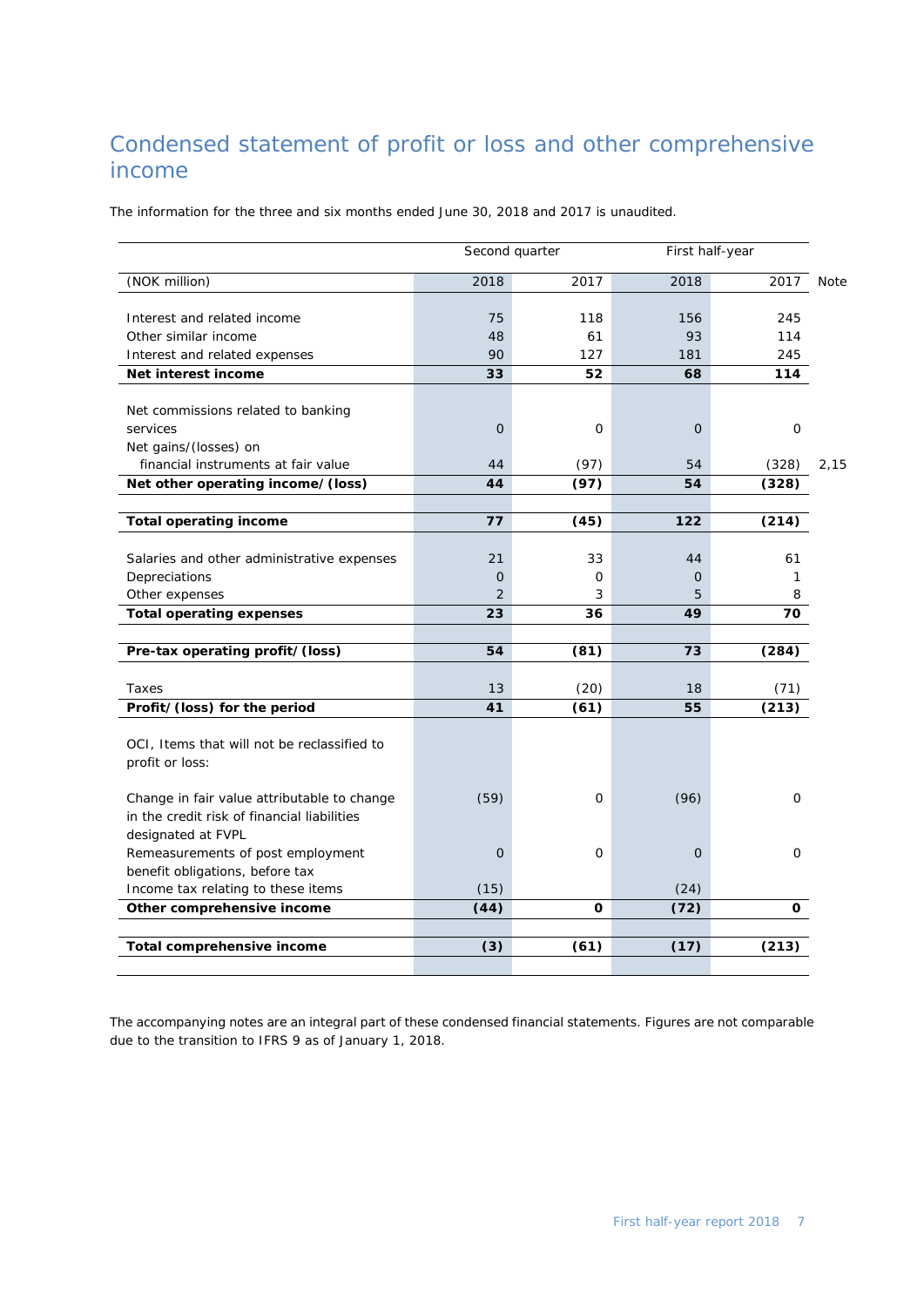# <span id="page-7-0"></span>Condensed balance sheet

| (NOK million)                                    | June 30, 2018  | Dec 31, 2017   | June 30, 2017 | Note    |
|--------------------------------------------------|----------------|----------------|---------------|---------|
|                                                  |                |                |               |         |
| Loans due from credit institutions <sup>1)</sup> | 1,308          | 1,860          | 2,037         | 4,6,7   |
| Loans due from customers <sup>2)</sup>           | 9,448          | 11,360         | 13,574        | 5, 6, 7 |
| <b>Securities</b>                                | 6,007          | 5,901          | 4,811         | 8       |
| Repurchase receivable                            | O              | O              | 675           |         |
| Financial derivatives                            | 1,033          | 1,336          | 1,499         |         |
| Deferred tax asset                               | 326            | 320            | 309           |         |
| <b>Fixed assets</b>                              | 2              | $\overline{2}$ | 3             | 9       |
| Other assets                                     | 1,302          | 1,619          | 2,823         | 10      |
| <b>Total assets</b>                              | 19,426         | 22,398         | 25,731        |         |
|                                                  |                |                |               |         |
| Deposit by credit institutions                   | $\overline{O}$ | $\mathbf 0$    | 606           |         |
| Bond debt <sup>3)</sup>                          | 11,176         | 13,950         | 15,209        | 11      |
| <b>Financial derivatives</b>                     | 900            | 773            | 2,161         |         |
| Taxes payable                                    | 0              | 0              | 6             |         |
| Other liabilities                                | 919            | 730            | 765           | 12      |
| Provisions                                       | 145            | 142            | 132           |         |
| <b>Total liabilities</b>                         | 13,140         | 15,595         | 18,879        |         |
|                                                  |                |                |               |         |
| Share capital                                    | 2,771          | 2,771          | 2,771         |         |
| Reserve for unrealized gains                     | 212            | 212            | 81            |         |
| Other equity                                     | 3,303          | 3,820          | 4,000         |         |
| Total shareholders' equity                       | 6,286          | 6,803          | 6,852         |         |
|                                                  |                |                |               |         |
| Total liabilities and shareholders' equity       | 19,426         | 22,398         | 25,731        |         |
|                                                  |                |                |               |         |

1) Of NOK 1,308 million at June 30, 2018, NOK 1,250 million is measured at fair value through profit or loss and NOK 58 million is measured at amortized cost. Of NOK 1,860 million at December 31, 2017, NOK 1,774 million is measured at fair value through profit or loss and NOK 86 million is measured at amortized cost. Of NOK 2,037 million at June 30, 2017, NOK 1,918 million is measured at fair value through profit or loss and NOK 119 million is measured at amortized cost.

- 2) Of NOK 9,448 million at June 30, 2018, NOK 4,057 million is measured at fair value through profit or loss and NOK 5,392 million is measured at amortized cost. Of NOK 11,360 million at December 31, 2017, NOK 4,723 million is measured at fair value through profit or loss and NOK 6,637 million is measured at amortized cost. Of NOK 13,574 million at June 30, 2017, NOK 5,481 million is measured at fair value through profit or loss and NOK 8,093 million is measured at amortized cost.
- 3) Of NOK 11,176 million at June 30, 2018, NOK 5,650 million is measured at fair value through profit or loss and NOK 5,526 million is measured at amortized cost. Of NOK 13,950 million at December 31, 2017, NOK 7,171 million is measured at fair value through profit or loss and NOK 6,779 million is measured at amortized cost. Of NOK 15,209 million at June 30, 2017, NOK 6,487 million is measured at fair value through profit or loss and NOK 8,722 million is measured at amortized cost.

The accompanying notes are an integral part of these condensed financial statements.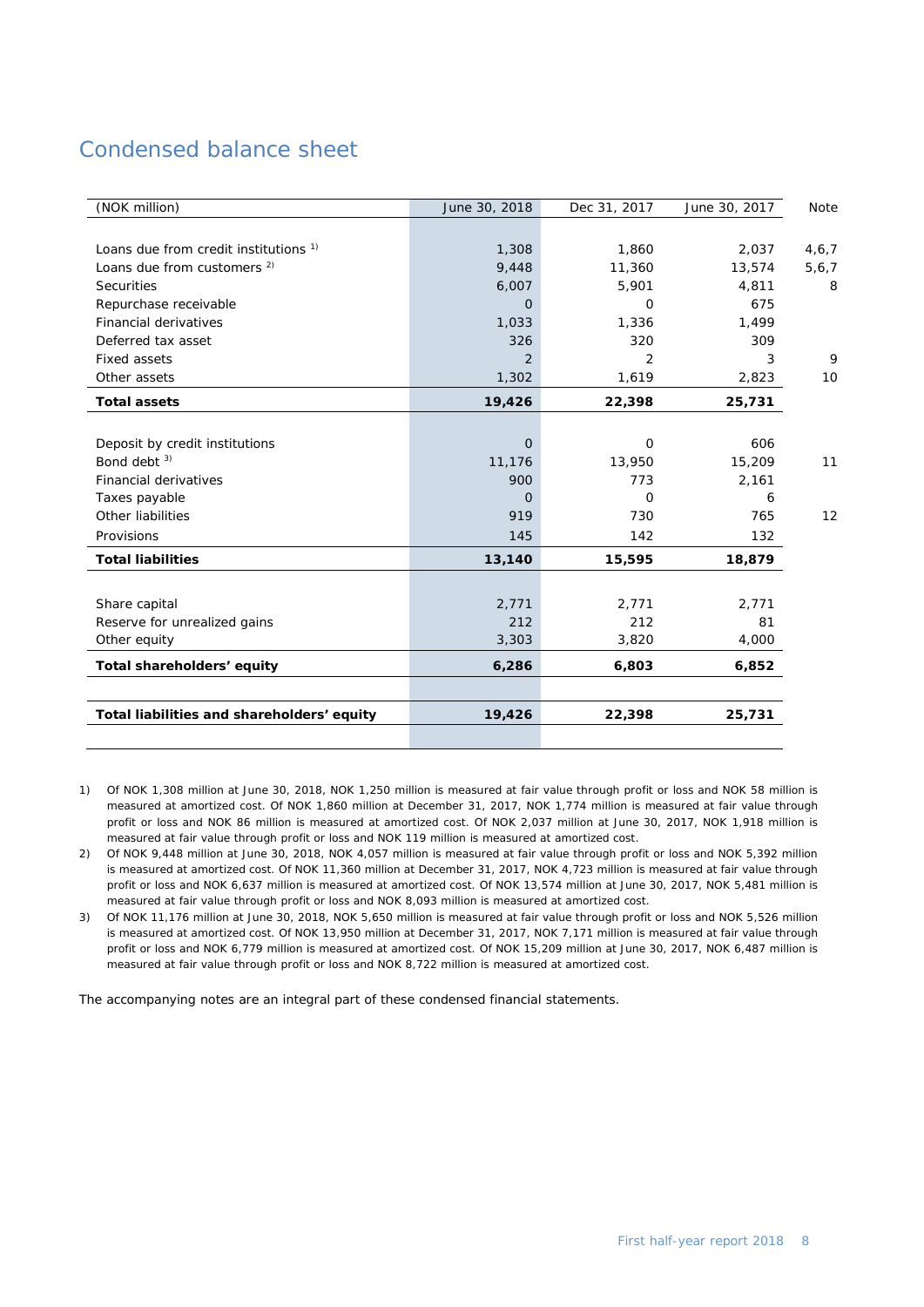### <span id="page-8-0"></span>Condensed statement of changes in equity

| (NOK million)                      | Share<br>capital <sup>1)</sup> | Reserve<br>unrealized<br>gains | Other equity | Comprehensive<br>Income <sup>2</sup> | Total<br>equity |
|------------------------------------|--------------------------------|--------------------------------|--------------|--------------------------------------|-----------------|
|                                    |                                |                                |              |                                      |                 |
| Equity at January 1, 2017          | 2,771                          | 81                             | 4,213        | 0                                    | 7,065           |
| Actuarial gains/(losses) and other |                                |                                |              |                                      |                 |
| comprehensive income               | 0                              | 0                              | 0            | O                                    | O               |
| Profit/(loss) for the period       | 0                              | 0                              | 0            | (213)                                | (213)           |
| Equity at June 30, 2017            | 2,771                          | 81                             | 4,213        | (213)                                | 6,852           |
|                                    |                                |                                |              |                                      |                 |
| Equity at January 1, 2018          | 2,771                          | 212                            | 3,820        | $\Omega$                             | 6,803           |
| Equity distribution <sup>3)</sup>  | O                              | 0                              | (500)        | 0                                    | (500)           |
| Actuarial gains/(losses) and other |                                |                                |              |                                      |                 |
| comprehensive income               | 0                              | 0                              | 0            | (72)                                 | (72)            |
| Profit/(loss) for the period       | 0                              | 0                              | 0            | 55                                   | 55              |
| Equity at June 30, 2018            | 2,771                          | 212                            | 3,320        | (17)                                 | 6,286           |

1) Restricted equity that cannot be paid out to the owners without a shareholder resolution to reduce the share capital in accordance with the Public Limited Companies Act under Norwegian Law.

2) The allocation of income for the period between the reserve for unrealized gains and other equity show that if the allocation was performed at this date, it would have reduced the reserve for unrealized gains by NOK 6 million and other equity by NOK 11 million. The closing balances would have been NOK 206 million for the reserve for unrealized gains, and NOK 3,309 million for other equity.

3) An equity distribution of NOK 500 million was authorized by the Financial Supervisory Authority of Norway on June 26, 2018. The distribution has taken place in the third quarter of 2018.

The accompanying notes are an integral part of these condensed financial statements.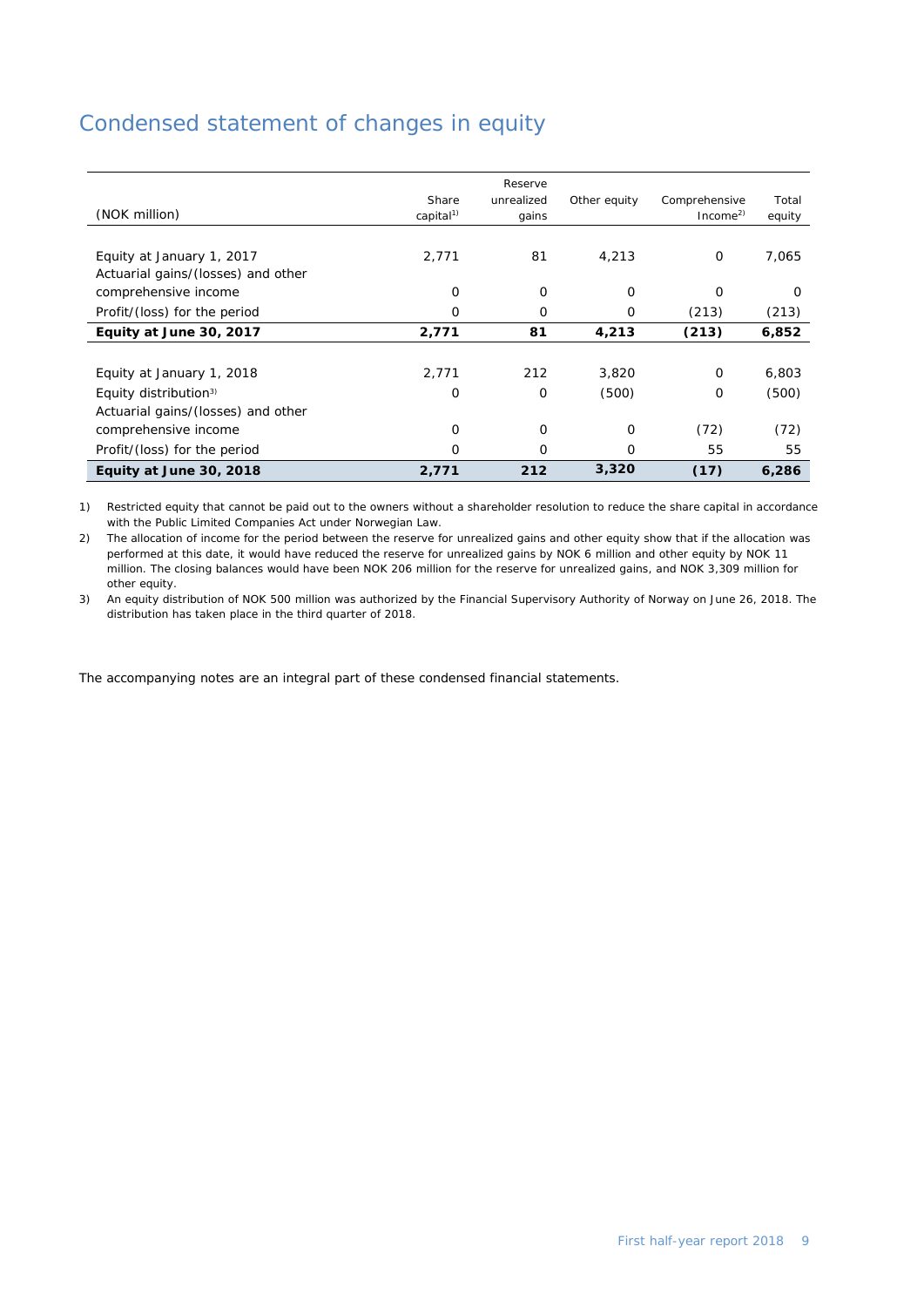# <span id="page-9-0"></span>Condensed cash flow statement

|                                                                     | First half-year |          |
|---------------------------------------------------------------------|-----------------|----------|
| (NOK million)                                                       | 2018            | 2017     |
|                                                                     |                 |          |
| Pre-tax operating profit/(loss)                                     | 73              | (284)    |
|                                                                     |                 |          |
| Provided by operating activities:                                   |                 |          |
| Accrual of contribution from the Norwegian government               | (27)            | (58)     |
| Unrealized losses/(gains) on financial instruments at fair value    | (83)            | 308      |
| Depreciation                                                        | 1.              | 1        |
| Principal collected on loans                                        | 1,917           | 3,386    |
| Purchase of financial investments (trading)                         | (5, 979)        | (9, 783) |
| Proceeds from sale or redemption of financial investments (trading) | 5,858           | 12,369   |
| Contribution paid by the Norwegian government                       | 80              | 100      |
| Taxes paid                                                          | $\Omega$        | (17)     |
| Changes in:                                                         |                 |          |
| Accrued interest receivable                                         | 95              | 224      |
| Other receivables                                                   | 252             | (170)    |
| Accrued expenses and other liabilities                              | (394)           | (292)    |
| Net cash flow from operating activities                             | 1,793           | 5,784    |
|                                                                     |                 |          |
| Proceeds from sale or redemption of financial investments           | $\mathbf 0$     | 1,030    |
| Net cash flow from financial derivatives                            | 59              | (34)     |
| Net cash flow from investing activities                             | 59              | 996      |
|                                                                     |                 |          |
| Change in debt to credit institutions                               | $\mathbf 0$     | 605      |
| Net proceeds from issuance of commercial paper debt                 | 313             | 253      |
| Repayments of commercial paper debt                                 | (694)           | 0        |
| Net proceeds from issuance of bond debt                             | $\Omega$        | 2,000    |
| Principal payments on bond debt                                     | (1, 955)        | (9,898)  |
| Net cash flow from financing activities                             | (2, 336)        | (7,040)  |
|                                                                     |                 |          |
| Net change in cash and cash equivalents <sup>1)</sup>               | (484)           | (260)    |
|                                                                     |                 |          |
| Cash and cash equivalents at beginning of period                    | 941             | 1,010    |
| Effect of exchange rates on cash and cash equivalents               | (10)            | (2)      |
| Cash and cash equivalents <sup>1)</sup> at end of period            | 447             | 748      |
|                                                                     |                 |          |

1) Cash equivalents are defined as bank deposits with original maturity less than three months. See note 4.

The accompanying notes are an integral part of these condensed financial statements.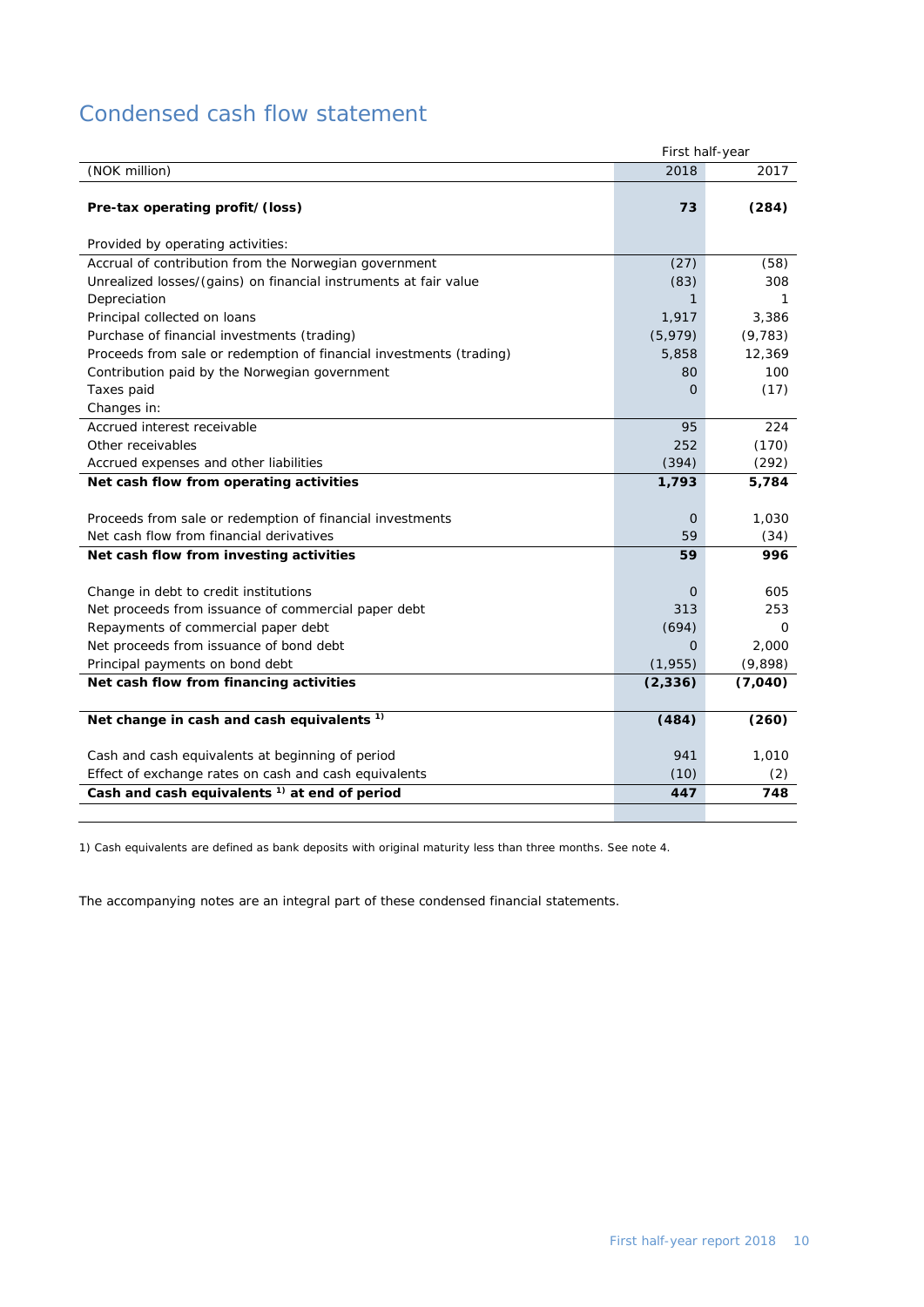### <span id="page-10-0"></span>Notes to the accounts

### 1. Accounting policies

Eksportfinans' half-year condensed interim financial statements have been presented in accordance with International Financial Reporting Standards (**IFRS**), in line with IFRS as adopted by the European Union (**EU**). The condensed interim financial statements have been prepared in accordance with IAS 34, Interim Financial Reporting.

Except for the adoption of IFRS 9, described below, the accounting policies and methods of computation applied in the preparation of these condensed interim financial statements are the same as those applied in Eksportfinans' annual financial statements of 2017. Those financial statements were approved for issue by the Board of Directors on February 15, 2018 and included in the company's Annual Report for the year-end December 31, 2017. These policies have been consistently applied to all the periods presented. These financial statements should be read in conjunction with the annual report on for the year ended December 31, 2017. Judgments made in the preparations of these financial statements are the same as those made in the year-end financial statements. The interim financial statements do not include risk disclosures and should be read in conjunction with the annual financial statements.

Eksportfinans has adopted IFRS 9 as issued by IASB with a date of transition of January 1, 2018, which resulted in changes in the accounting policies compared to those applied in the financial statements for the year ended December 31, 2017. The impact of the adoption of IFRS 9 on recognition, classification and measurement of financial instruments as well as the new accounting policies adopted have been described in note 34 of our financial statements for the year ended December 31, 2017.

IFRS 9 introduced a consequential amendment to paragraph 82(a) of IAS 1, which is effective for accounting periods beginning on or after January 1, 2018. Under this amendment, interest revenue calculated using the effective interest method should be separately presented as a component of revenue on the face of the income statement. As a consequence, Interest income on financial assets measured at amortised cost are included in the line item "Interest income" using the effective interest rate. Interest income on financial asset measured at fair value through profit and loss (incl derivatives) are included in the line item "Other similar income" using the contractual interest rate. Figures related to interest income for comparative period is restated accordingly.

IFRS 15 "Revenue from contracts with customers" establishes a five-step model that applies to revenue arising from contracts with customers. The new rules have no material impact on the company's financial statements.

#### **New and amended standards (IFRSs) and interpretations (IFRICs) issued but not effective for the financial year beginning January 1, 2018, and not early adopted by the company and the group.**

#### *IFRS 16 "Leases"*

The IASB has published the new standard, IFRS 16 "Leases". The new standard changes the accounting requirements for lessees. All leases (except for short term- and small ticket leases) should be accounted for on the balance sheet of the lessee as a right to use the asset and a corresponding liability, and the lease payments should be recognised as amortisation and interest expense. The accounting requirements for lessors are unchanged. Additional disclosures are also required. The new standard is effective for annual periods beginning on or after 1 January 2019 and earlier application is permitted. The amendments were endorsed by the EU-commission in 2017. The company does not currently intend to early adopt the amendments. The company's assessment is that the new standard will change the accounting of the property lease in Dronning Mauds gate 15 which mainly affects the company's balance sheet.

The information for the three and six months ended June 30, 2018 and 2017 is unaudited. The information as of and for the year ended December 31, 2017 is derived from the company's audited consolidated financial statements as of and for the year ended December 31, 2017.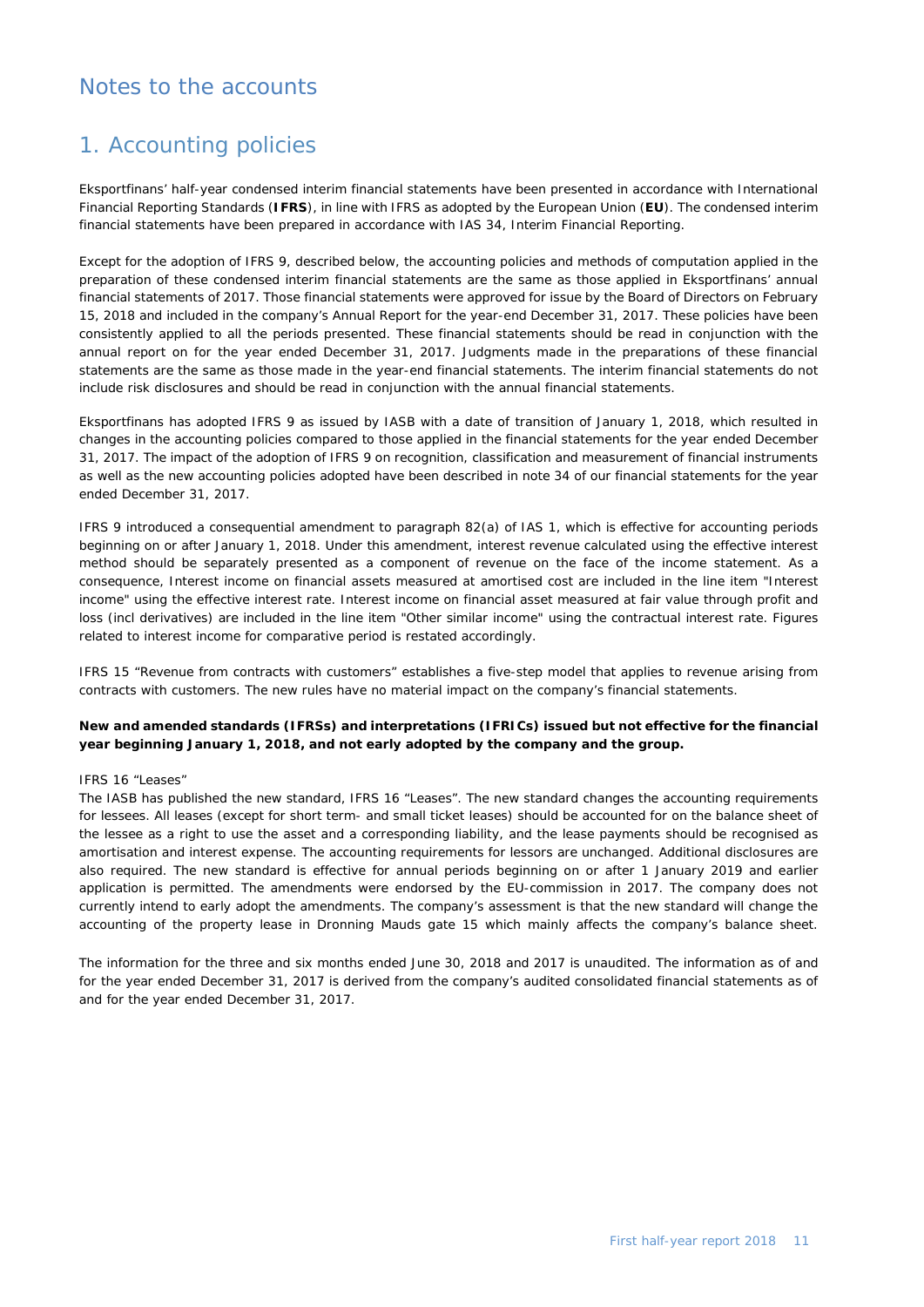# 2. Net gains/(losses) on financial instruments at fair value

### **Net realized and unrealized gains/(losses) on financial instruments at fair value**

|                                                               | Second quarter |          | First half-year |       |
|---------------------------------------------------------------|----------------|----------|-----------------|-------|
| (NOK million)                                                 | 2018           | 2017     | 2018            | 2017  |
|                                                               |                |          |                 |       |
| Securities held for trading                                   | (29)           | $\Omega$ | (30)            | O     |
| Securities designated as at fair value at initial recognition | $\Omega$       | (2)      | $\Omega$        | (2)   |
| Financial derivatives                                         | $\Omega$       | (4)      | $\Omega$        | (9)   |
| Other financial instruments at fair value                     | $\Omega$       | (7)      | $\overline{2}$  | (9)   |
| Net realized gains/(losses)                                   | (29)           | (13)     | (28)            | (20)  |
|                                                               |                |          |                 |       |
| Loans and receivables                                         | (1)            | 2        |                 | 11    |
| Securities <sup>1)</sup>                                      | 82             | 27       | 87              | 69    |
| Financial derivatives <sup>2)</sup>                           | 92             | (31)     | (304)           | (66)  |
| Commercial paper debt $3)$ 4)                                 | (1)            | Ο        | O               | O     |
| Bond debt $3)$ 4)                                             | (99)           | (80)     | 298             | (320) |
| Other                                                         | $\Omega$       | (2)      | O               | (2)   |
| Net unrealized gains/(losses)                                 | 73             | (84)     | (82)            | (308) |
|                                                               |                |          |                 |       |
| Net realized and unrealized gains/(losses)                    | 44             | (97)     | 54              | (328) |

#### 1) Net unrealized gains/(losses) on securities:

|                                                               |      | Second quarter | First half-year |      |
|---------------------------------------------------------------|------|----------------|-----------------|------|
| (NOK million)                                                 | 2018 | 2017           | 2018            | 2017 |
|                                                               |      |                |                 |      |
| Securities held for trading                                   | 82   | 23             | 87              | 53   |
| Securities designated as at fair value at initial recognition | O    | 4              |                 | 16   |
| Total                                                         | 82   | 27             | 87              | 69   |

2) The Portfolio Hedge Agreement (terminated at December 31, 2017) is included with a loss of NOK 0 million as of June 30, 2018 and a loss of NOK 92 million as of June 30, 2017.

3) In the first half-year of 2018, Eksportfinans had an unrealized gain of NOK 298 million (loss of NOK 320 million in the corresponding period of 2017) on its own debt.

4) In the first half-year of 2018, Eksportfinans had an unrealized gain of NOK 298 million of financial liabilities classified as level 3 in the fair value hierarchy (loss of NOK 320 million in the corresponding period of 2017).

See note 15 for a presentation of the above table including effects from economic hedging.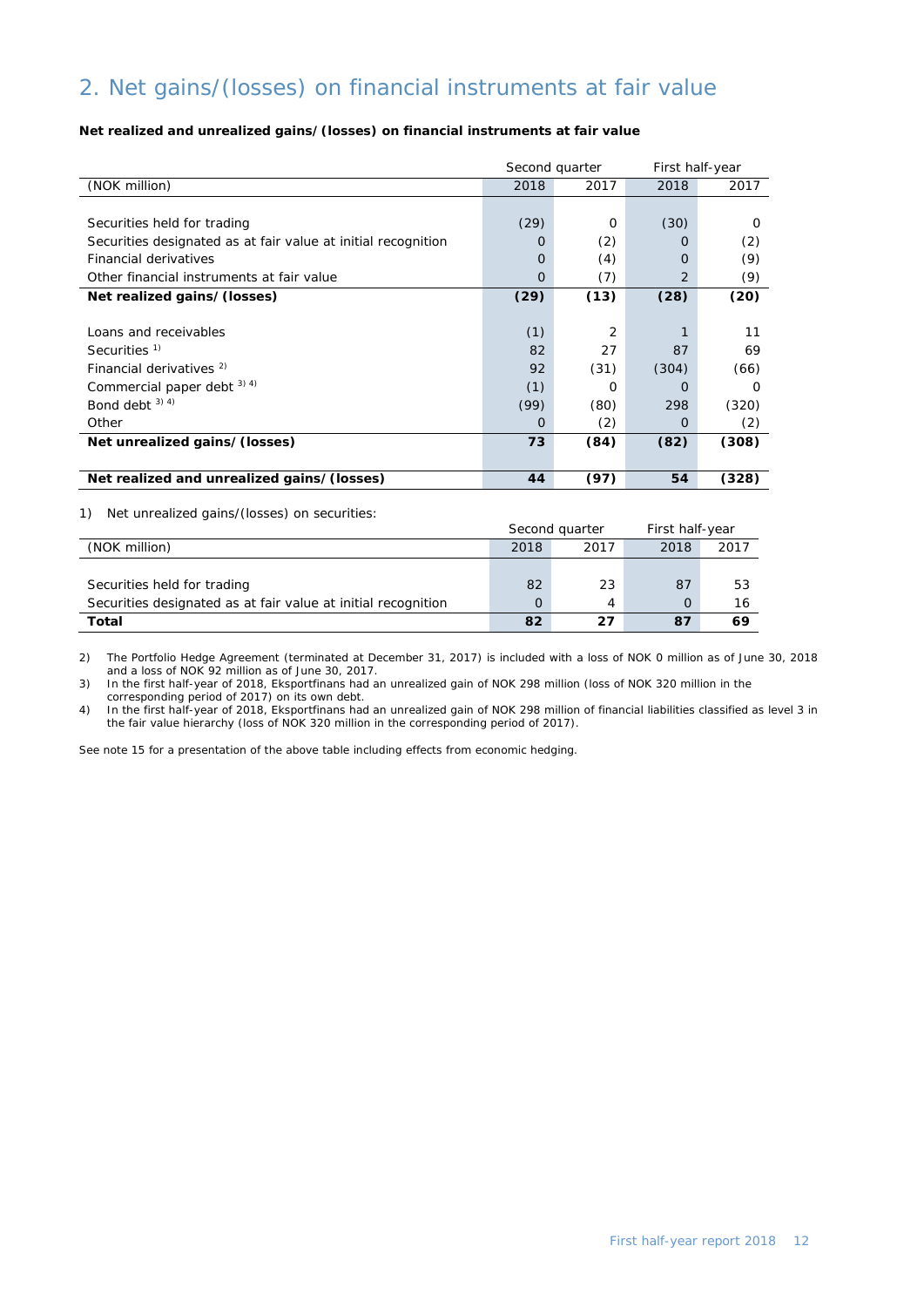# 3. Capital adequacy

Capital adequacy is calculated in accordance with the CRD IV regulations in force from the Financial Supervisory Authority of Norway. These regulations were implemented as of September 30, 2014. The company has adopted the standardized approach to capital requirements.

Eksportfinans' leverage ratio<sup>1)</sup> was 31.6 % at June 30, 2018, compared to 31.1 % at December 31, 2017 and 25.3 % at June 30, 2017.

#### **Risk-weighted assets and off-balance sheet items**

| (NOK million)             | June 30, 2018 |          | Dec 31, 2017 |          | June 30, 2017 |          |
|---------------------------|---------------|----------|--------------|----------|---------------|----------|
|                           |               |          |              |          |               |          |
|                           |               | Risk-    |              | Risk-    |               | Risk-    |
|                           | <b>Book</b>   | weighted | <b>Book</b>  | Weighted | <b>Book</b>   | Weighted |
|                           | value         | value    | value        | value    | value         | Value    |
|                           |               |          |              |          |               |          |
| Total assets              | 19,426        | 5,406    | 22,398       | 6.429    | 25,731        | 8,324    |
| Operational risk          |               | 491      |              | 490      |               | 588      |
| Total risk-weighted value |               | 5,897    |              | 6,919    |               | 8,912    |

### **The company's regulatory capital**

| (NOK million and<br>in percent of risk-weighted |       |               |              |        |               |       |
|-------------------------------------------------|-------|---------------|--------------|--------|---------------|-------|
| value)                                          |       | June 30, 2018 | Dec 31, 2017 |        | June 30, 2017 |       |
|                                                 | 6.014 | 102.0%        | 6.517        | 94.2 % | 6.446         | 72.3% |
| Core capital $^{2)}$                            |       | 102.0         | 6.517        | 94.2%  | 6,446         | 72.3% |
| Total regulatory capital                        |       | %             |              |        |               |       |

1) Indicates the ratio of the core capital divided by the book value of assets.

2) Includes share capital, other equity, and other deductions and additions in accordance with the Norwegian capital adequacy regulations.

# 4. Loans due from credit institutions

| (NOK million)                                         | June 30, 2018 | Dec 31, 2017 | June 30, 2017 |
|-------------------------------------------------------|---------------|--------------|---------------|
|                                                       |               |              |               |
| Cash equivalents $1$                                  | 447           | 941          | 748           |
| Other bank deposits and claims on banks <sup>2)</sup> | $\Omega$      | 0            | $\Omega$      |
| Loans to other credit institutions,                   |               |              |               |
| nominal amount (also included in note 6) $3$ )        | 827           | 873          | 1.224         |
| Accrued interest on loans and unamortized             |               |              |               |
| premium/discount on purchased loans                   | 40            | 56           | 77            |
| Adjustment to fair value on loans                     | (6)           | (10)         | (12)          |
| Total                                                 | 1,308         | 1,860        | 2,037         |

1) Cash equivalents are defined as bank deposits with maturity of less than three months.

2) The company has entered into agreements to acquire loans from shareholders and other banks active in the Norwegian market for export financing. The company has placed an initial deposit with the selling bank, which is used as consideration for these purchases. The amounts in the table represent remaining deposit or overdraft related to these agreements.

3) The company has acquired certain loan agreements from banks for which the selling bank provides a repayment guarantee, therefore retaining the credit risk of the loans. Under IFRS these loans are classified as loans to credit institutions. Of the loans to credit institutions these loans amounted to NOK 127 million at June 30, 2018, NOK 161 million at December 31, 2017 and NOK 176 million at June 30, 2017.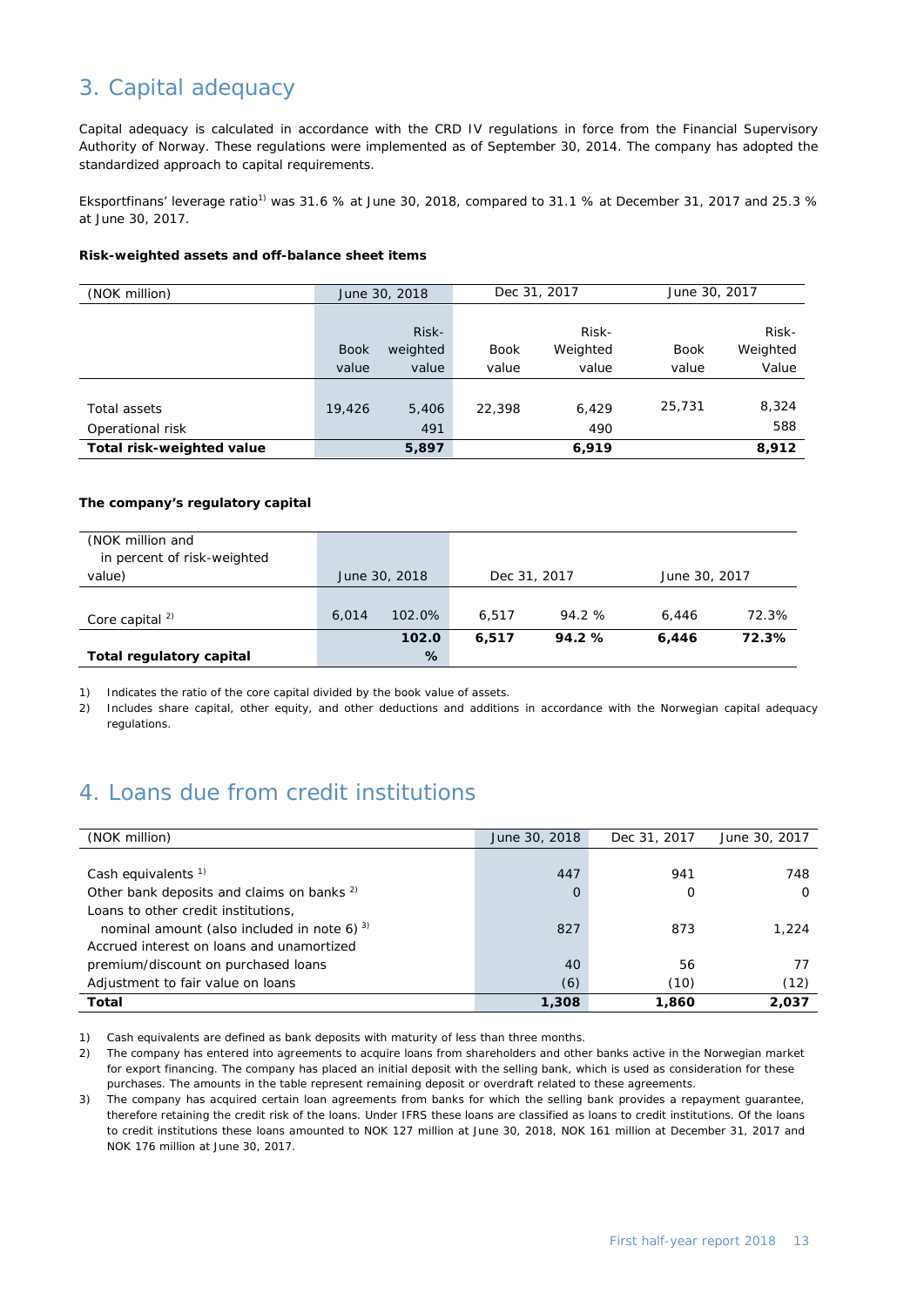# 5. Loans due from customers

| (NOK million)                             | June 30, 2018 | Dec 31, 2017 | June 30, 2017 |
|-------------------------------------------|---------------|--------------|---------------|
|                                           |               |              |               |
|                                           |               |              |               |
| Loans due from customers,                 |               |              |               |
| nominal amount (also included in note 6)  | 9,407         | 11,312       | 13,519        |
| Accrued interest on loans and unamortized |               |              |               |
| premium/discount on purchased loans       | 29            | 34           | 36            |
| Adjustment to fair value on loans         | 12            | 14           | 19            |
| Total                                     | 9,448         | 11,360       | 13,574        |

# 6. Total loans due from credit institutions and customers

Nominal amounts related to loans due from credit institutions (note 4) and customers (note 5), respectively.

| (NOK million)                                             | June 30, 2018 | Dec 31, 2017 | June 30, 2017 |
|-----------------------------------------------------------|---------------|--------------|---------------|
|                                                           |               |              |               |
| Loans due from credit institutions                        | 827           | 873          | 1,224         |
| Loans due from customers                                  | 9,407         | 11,312       | 13,519        |
| <b>Total nominal amount</b>                               | 10,234        | 12,185       | 14,743        |
|                                                           |               |              |               |
| Commercial loans                                          | 4,860         | 5,558        | 6,650         |
| Government-supported loans                                | 5,374         | 6,627        | 8,094         |
| <b>Total nominal amount</b>                               | 10,234        | 12,185       | 14,743        |
|                                                           |               |              |               |
| Ships                                                     | 4,929         | 6,085        | 4,515         |
| Capital goods                                             | 2,994         | 3,664        | 7,485         |
| Export-related and international activities <sup>1)</sup> | 1,003         | 1,105        | 1,394         |
| Direct loans to Norwegian local government sector         | 601           | 621          | 641           |
| Municipal-related loans to other credit institutions      | 700           | 700          | 700           |
| Loans to employees                                        | 7             | 10           | 10            |
| <b>Total nominal amount</b>                               | 10,234        | 12,185       | 14,743        |

1) Export-related and international activities consist of loans to the following categories of borrowers:

| (NOK million)               | June 30, 2018 | Dec 31, 2017 | June 30, 2017 |
|-----------------------------|---------------|--------------|---------------|
|                             |               |              |               |
| Shipping                    | 950           | 1.047        | 1,325         |
| Real estate management      | 53            | 58           | 64            |
| Oil and gas                 | 0             |              | 5             |
| <b>Total nominal amount</b> | 1,003         | 1,105        | 1.394         |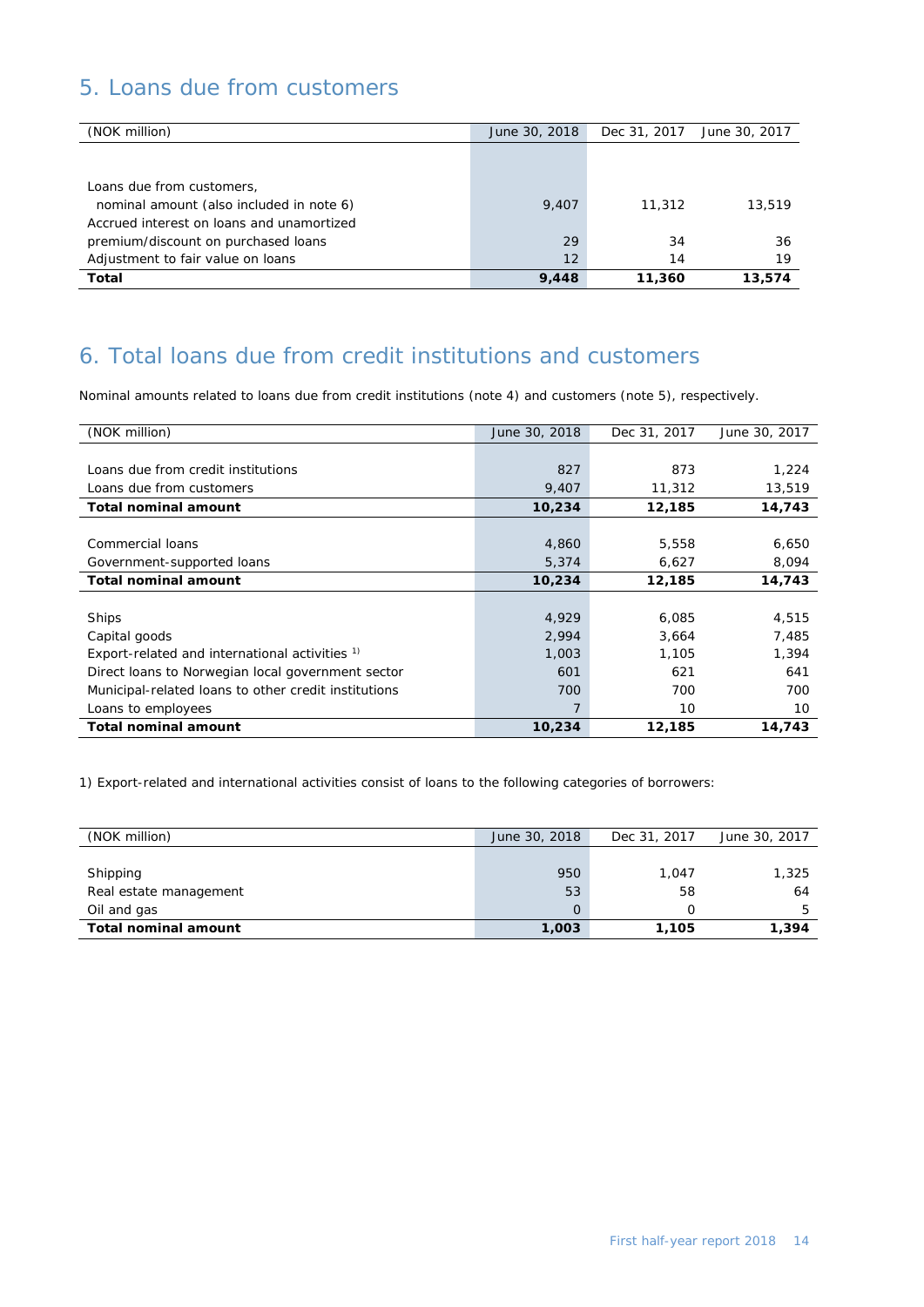# 7. Loans past due or impaired

| (NOK million)                                          | June 30, 2018  | Dec 31, 2017 | June 30, 2017 |
|--------------------------------------------------------|----------------|--------------|---------------|
|                                                        |                |              |               |
| Interest and principal installment 1-30 days past due  | $\overline{O}$ | 0            | $\Omega$      |
| Not matured principal on loans                         |                |              |               |
| with payments 1-30 days past due                       | 0              | 0            | 0             |
|                                                        |                |              |               |
| Interest and principal installment 31-90 days past due |                | 13           | $\Omega$      |
| Not matured principal on loans                         |                |              |               |
| with payments 31-90 days past due                      | 4              | 3            | $\Omega$      |
|                                                        |                |              |               |
|                                                        |                |              |               |
| Interest and principal installment                     |                |              |               |
| more than 90 days past due                             | 13             | 11           | 8             |
| Not matured principal on loans                         |                |              |               |
| with payments more than 90 days past due               | 8              | 17           | 21            |
|                                                        |                |              |               |
| Total loans past due                                   | 26             | 44           | 29            |
|                                                        |                |              |               |
| Relevant collateral or quarantees received 1)          | 26             | 44           | 0             |
| Fair value adjustment on loans past due                | $\Omega$       | 0            | 0             |
| Impairments on loans measured at amortized cost        | $\mathbf{O}$   | 0            | 0             |

1) The company considers all loans to be secured in a satisfactory manner. For these transactions, amounting to NOK 26 million, the Norwegian government, through the Norwegian Export Credit Guarantee Agency (GIEK), guarantees approximately 90 percent of the amounts in default. The remaining 10 percent are guaranteed by private banks, most of them operating in Norway. Where applicable, claims have already been submitted in accordance with the guarantees.

The loss allowance is 0 for all periods presented.

The following table shows the book value of loans measured at amortized cost in each stage as defined by IFRS 9.

| June 30, 2018 |
|---------------|
|               |
|               |
| 26            |
| 26            |
|               |

### 8. Securities

| (NOK million)                                          | June 30, 2018 | Dec 31, 2017 | June 30, 2017 |
|--------------------------------------------------------|---------------|--------------|---------------|
|                                                        |               |              |               |
| Trading portfolio                                      | 6,007         | 5,901        | 4,672         |
| Repurchase receivable                                  | 0             | O            | 675           |
| Other securities at fair value through profit and loss | O             | $\Omega$     | 1.174         |
| Total                                                  | 6,007         | 5,901        | 5,486         |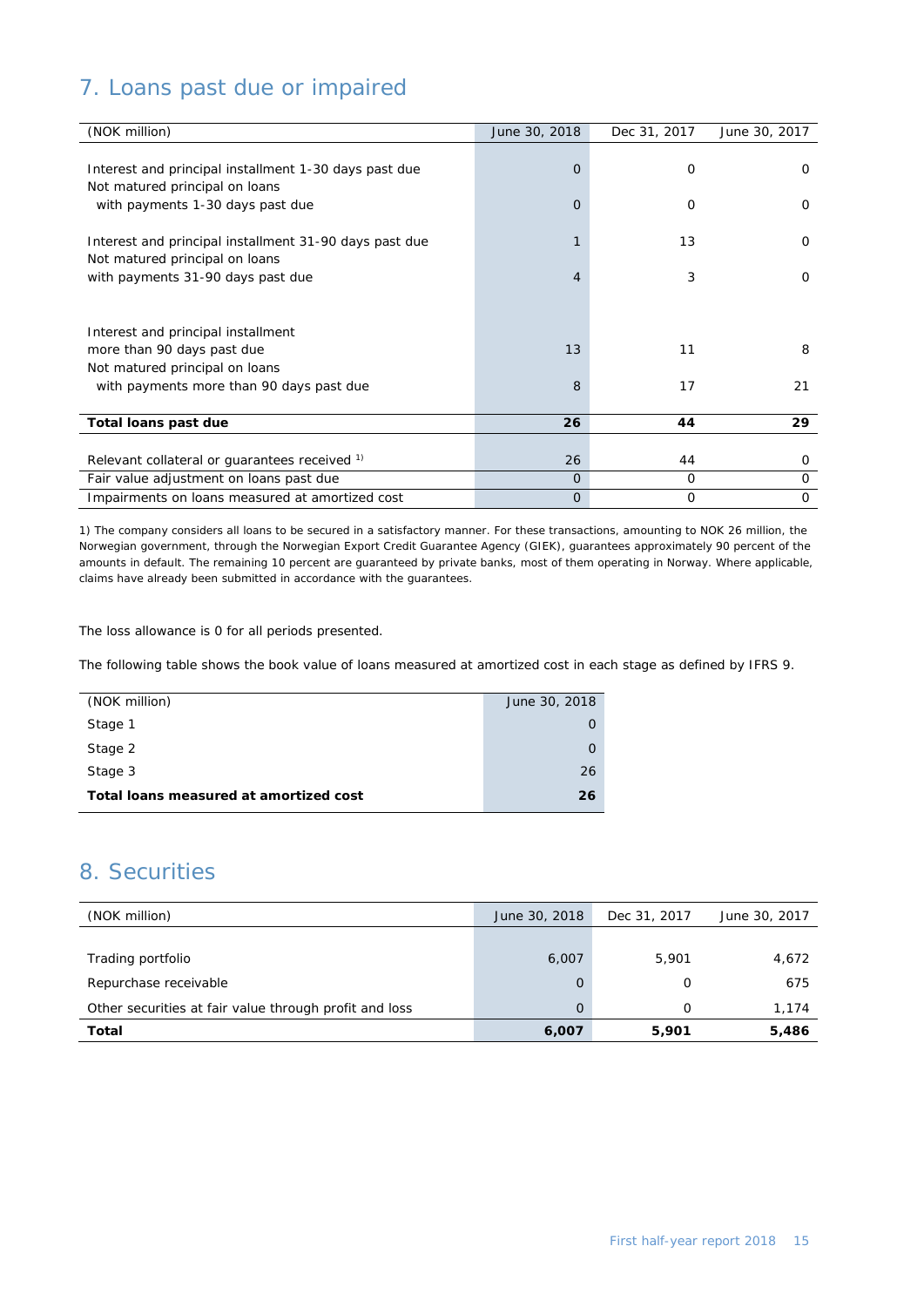### 9. Fixed assets

| (NOK million)             | June 30, 2018 | Dec 31, 2017 | June 30, 2017 |
|---------------------------|---------------|--------------|---------------|
|                           |               |              |               |
| Intangible assets         |               |              |               |
| Other fixed assets        |               |              |               |
| <b>Total fixed assets</b> |               |              |               |

### 10. Other assets

| (NOK million)                    | June 30, 2018 | Dec 31, 2017 | June 30, 2017 |
|----------------------------------|---------------|--------------|---------------|
|                                  |               |              |               |
| Settlement account 108 Agreement | 114           | 173          | 142           |
| Cash collateral provided         | 868           | 823          | 2,042         |
| Collateral deposit <sup>1)</sup> | 306           | 617          | 629           |
| Other                            | 14            | 6            | 10            |
| <b>Total other assets</b>        | 1,302         | 1.619        | 2,823         |

1) The collateral deposit relates to a USD 37.5 million deposit of collateral for the benefit of Citibank N.A. to cover Eksportfinans' day to day settlement activity. This amount can be adjusted up or down depending on settlement activity of Eksportfinans. Citibank is entitled to at any time without prior notice to Eksportfinans to set-off or transfer all or part of the deposit in or towards satisfaction of all or any part of the secured obligations.

### 11. Bond debt

| (NOK million)                    | June 30, 2018 | Dec 31, 2017 | June 30, 2017 |
|----------------------------------|---------------|--------------|---------------|
|                                  |               |              |               |
| Commercial paper debt            | 0             | 394          | 253           |
| Bond debt                        | 11,635        | 13,693       | 15,392        |
| Adjustment to fair value on debt | (551)         | (327)        | (574)         |
| Accrued interest                 | 92            | 190          | 138           |
| <b>Total bond debt</b>           | 11,176        | 13,950       | 15,209        |

# 12. Other liabilities

| (NOK million)<br>June 30, 2018<br>Dec 31, 2017<br>Grants to mixed credits<br>12<br>10<br>Cash collateral received<br>403<br>564<br>Equity distribution<br>500<br>Other short-term liabilities<br>154<br>6 | <b>Total other liabilities</b> | 919 | 730 | 765           |
|-----------------------------------------------------------------------------------------------------------------------------------------------------------------------------------------------------------|--------------------------------|-----|-----|---------------|
|                                                                                                                                                                                                           |                                |     |     | 32            |
|                                                                                                                                                                                                           |                                |     |     | Ο             |
|                                                                                                                                                                                                           |                                |     |     | 718           |
|                                                                                                                                                                                                           |                                |     |     | 15            |
|                                                                                                                                                                                                           |                                |     |     |               |
|                                                                                                                                                                                                           |                                |     |     | June 30, 2017 |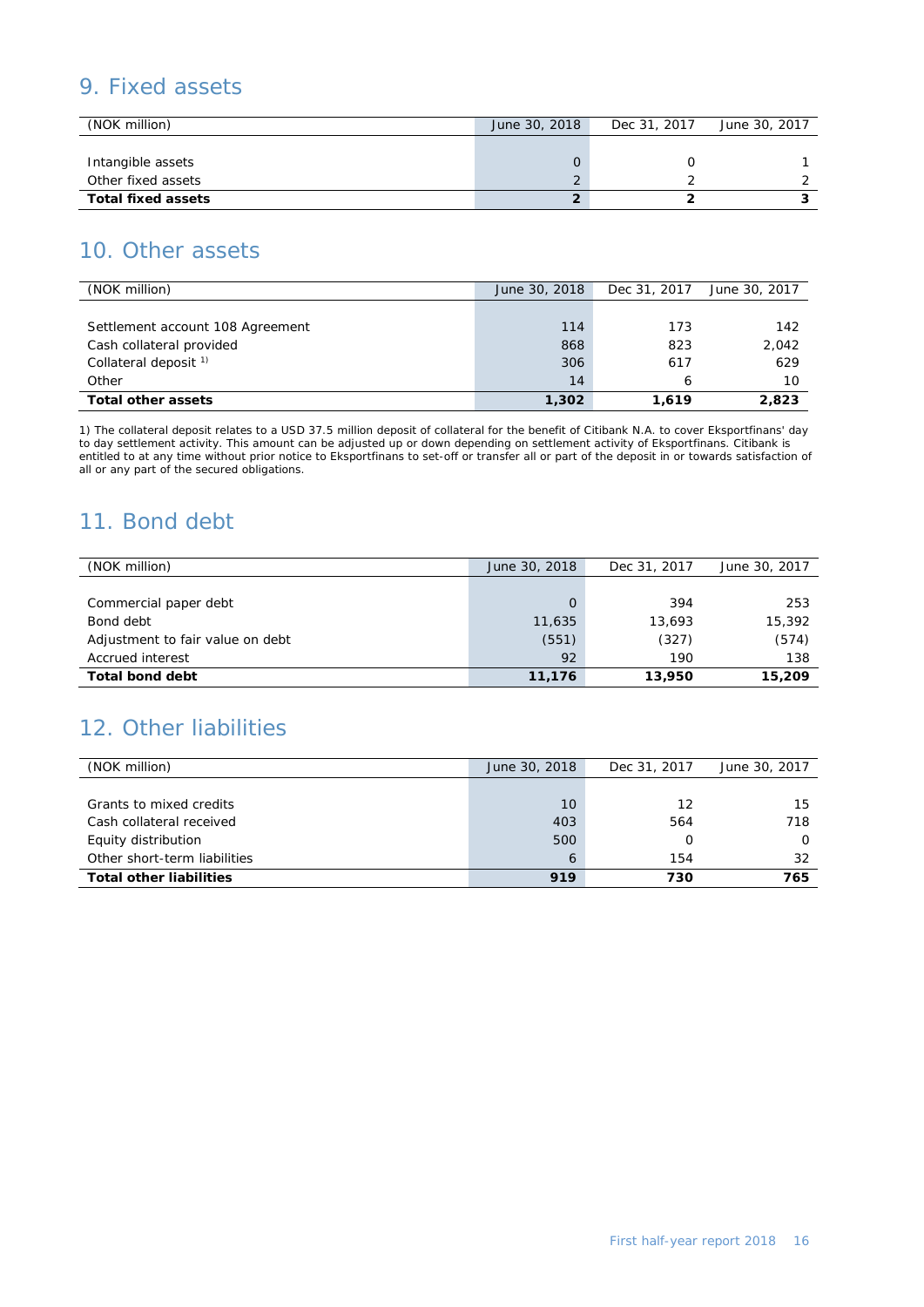# 13. Segment information

The company is divided into two business areas: Lending and Securities. The company also has a treasury department responsible for the day-to-day risk management and asset and liability management. Income and expenses related to treasury are divided between the two business areas. For income and expenses between the segments, the transactions are at arm's length.

#### **Income and expenses divided between segments:**

|                                           |                 | Lending  | <b>Securities</b> |                 |  |
|-------------------------------------------|-----------------|----------|-------------------|-----------------|--|
|                                           | First half-year |          |                   | First half-year |  |
| (NOK million)                             | 2018            | 2017     | 2018              | 2017            |  |
|                                           |                 |          |                   |                 |  |
| Net interest income <sup>1)</sup>         | 52              | 82       | 16                | 32              |  |
|                                           |                 |          |                   |                 |  |
| Net Commissions and                       |                 |          |                   |                 |  |
| related to banking services <sup>2)</sup> | $\overline{O}$  | $\Omega$ | $\Omega$          | $\Omega$        |  |
| Net gains/(losses)                        |                 |          |                   |                 |  |
| on financial instruments at fair value    | $\overline{2}$  | $\Omega$ | 51                | (11)            |  |
| Income/expense allocated by volume 3)     | 1               | (5)      | 0                 | (4)             |  |
| Net other operating income                | 3               | (5)      | 51                | (15)            |  |
|                                           |                 |          |                   |                 |  |
| Total operating income                    | 55              | 77       | 67                | 17              |  |
| <b>Total operating expenses</b>           | 25              | 33       | 24                | 37              |  |
| Pre-tax operating profit/(loss)           | 30              | 44       | 43                | (20)            |  |
|                                           |                 |          |                   |                 |  |
| Taxes                                     | 8               | 11       | 10                | (5)             |  |
| Profit/loss for the period                | 22              | 33       | 33                | (15)            |  |

1) Net interest income includes interest income directly attributable to the segments based on Eksportfinans' internal pricing model. The treasury department obtains interest on Eksportfinans' equity and in addition the positive or negative result (margin) based on the difference between the internal interest income from the segments and the actual external funding cost. Net interest income in the treasury department is allocated to the reportable segments based on volume for the margin, and risk weighted volume for the interest on equity.

2) Income/(expense) directly attributable to each segment.

3) Income/expense, other than interest, in the treasury department has been allocated to the business areas by volume. These are items included in net other operating income in the income statement.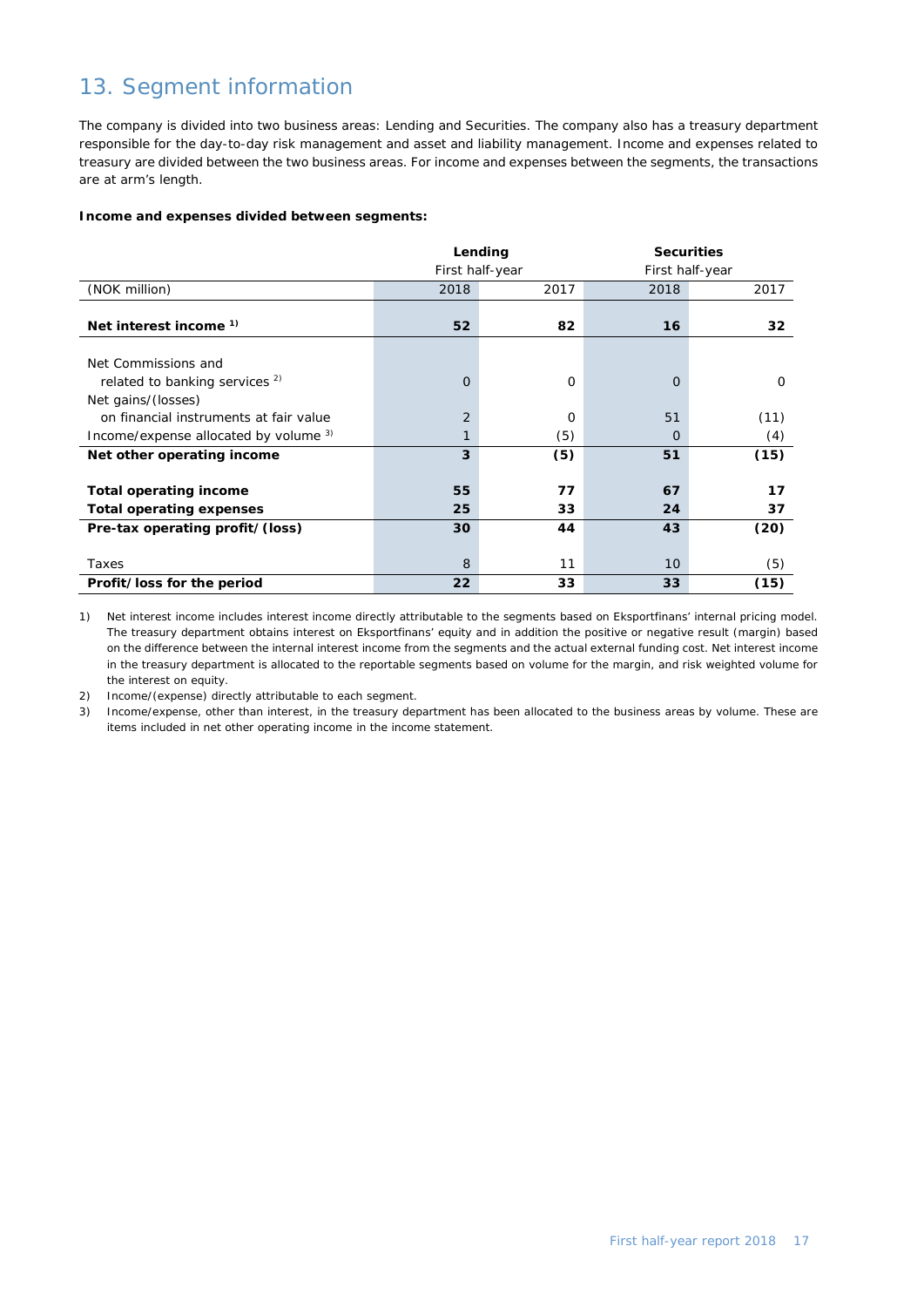# 14. Material transactions with related parties

The company's two largest shareholders, DNB Bank ASA and Nordea Bank AB, are considered to be related parties in accordance with IAS 24 Related Party Disclosures. All transactions with related parties are made on market terms.

| (NOK million)           | Deposits $1$ ) | Guarantees<br>issued $2$ ) | Guarantees<br>received $3$ ) | Repo<br>facility $4$ ) | PHA <sup>5</sup> |
|-------------------------|----------------|----------------------------|------------------------------|------------------------|------------------|
|                         |                |                            |                              |                        |                  |
| Balance January 1, 2018 | 536            | 0                          | 4.115                        | Ω                      |                  |
| Change in the period    | (209)          | 0                          | (728)                        | $\Omega$               |                  |
| Balance June 30, 2018   | 327            | $\mathbf 0$                | 3,387                        | $\Omega$               | $\Omega$         |
|                         |                |                            |                              |                        |                  |
| Balance January 1, 2017 | 701            | 103                        | 5.333                        | $\Omega$               | (540)            |
| Change in the period    | (193)          | (103)                      | (1, 239)                     | 606                    | (43)             |
| Balance June 30, 2017   | 508            | O                          | 4.094                        | 606                    | (583)            |

1) Deposits made by the company.

2) Guarantees issued by the company to support the Norwegian export industry.

3) Guarantees provided to the company from the related parties.

4) Non-committed Repo facility with DNB Bank ASA.

5) The PHA was a derivate portfolio hedge agreement with the majority of Eksportfinans' shareholders, effective from March 1, 2008. It stated that it would offset losses up to NOK 5 billion in the liquidity portfolio held as of February 29, 2008. The agreement would also offset any gains in the portfolio as of the same date. Payments to or from the company related to the losses or gains, respectively, in the portfolio, would take place on the last day of February each year, with the first payment in 2011. The agreement expired with the maturities of the bonds included in the contract, with the latest maturity on December 31, 2023. The balances above show the related parties' share of the fair value of the contract as of the balance sheet date. A negative balance indicates that Eksportfinans owed money to the related parties.

As of March 1, 2016 the agreement was renegotiated to reduce the amount for losses covered from NOK 5 billion to NOK 1.5 billion. This was due to the reduction of the underlying portfolio. Eksportfinans would pay a monthly fee of NOK 5 million to the participants in the agreement which was reduced to NOK 1.5 million as of March 1, 2016 due to the reduction of the guarantee amount.

On December 21, 2017, the parties to the portfolio hedge agreement of March 1, 2008, as amended, agreed to terminate said agreement as of December 31, 2017 on Eksportfinans' request. Settlement of the final value of the portfolio, as of December 31, 2017, and payment of a termination fee of NOK 55 million was made on January 18, 2018. The termination was done due to the reduced size of the portfolio, and Eksportfinans' capabilities of handling the risk of the portfolio.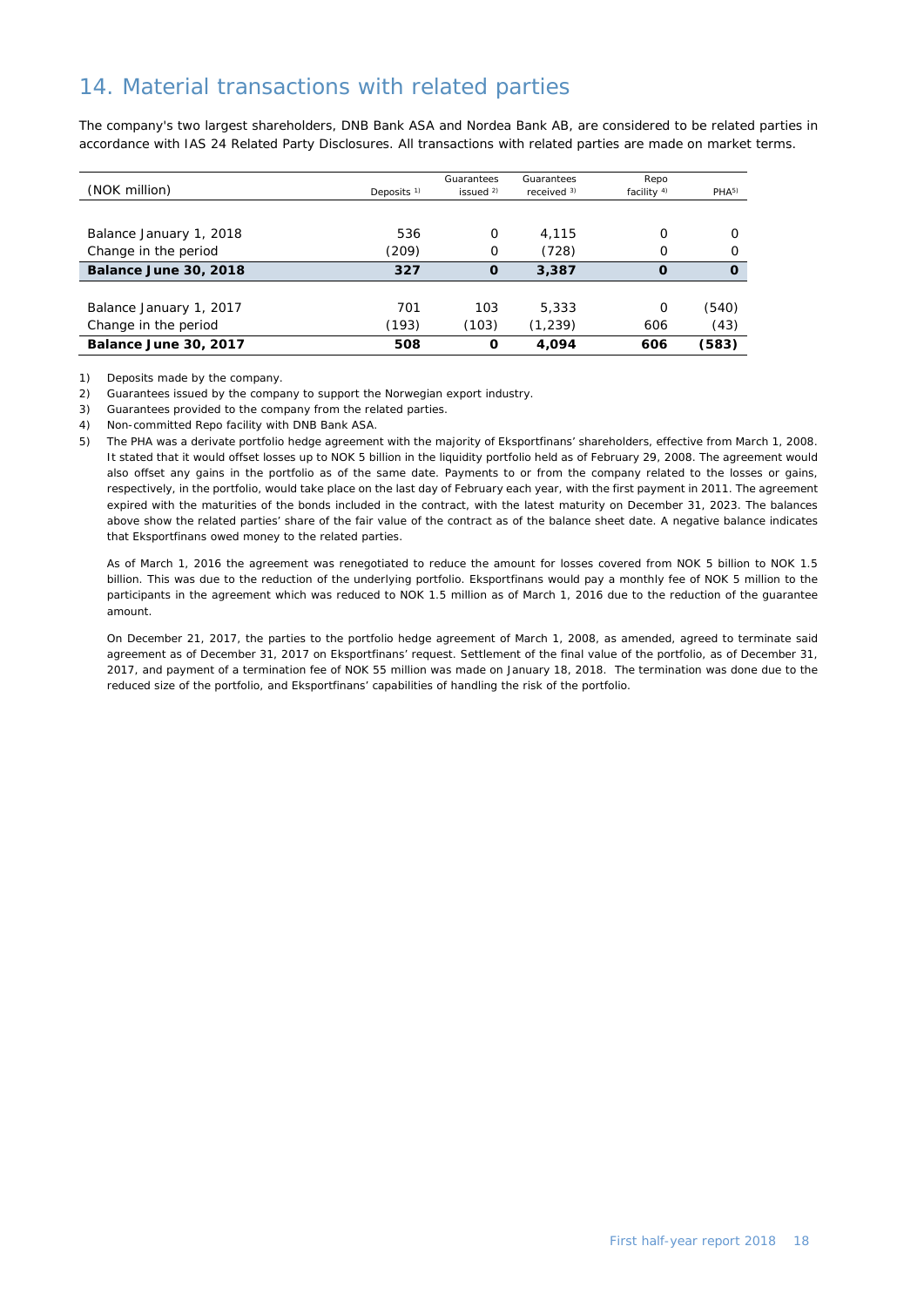# 15. Market risk - effects from economic hedging

Note 2 specifies the net realized and unrealized gains/losses on financial instruments, showing separately the gains/losses related to financial derivatives. When presented to the company's management and Board of Directors, the figures are prepared showing the various financial instruments after netting with related economic hedges, since derivatives are used as economic hedges of the market risk of specific assets and liabilities.

The below table specifies net realized and unrealized gains/(losses) on financial instruments at fair value, netted with related economic hedges.

#### **Net realized and unrealized gains/(losses) on financial instruments at fair value**

|                                                                  | Second quarter |          |                | First half-year |  |  |
|------------------------------------------------------------------|----------------|----------|----------------|-----------------|--|--|
| (NOK million)                                                    | 2018           | 2017     | 2018           | 2017            |  |  |
|                                                                  |                |          |                |                 |  |  |
| Securities $1$                                                   | (29)           | (7)      | (30)           | (11)            |  |  |
| Other financial instruments at fair value <sup>1)</sup>          | O              | (6)      | 2              | (9)             |  |  |
| Net realized gains/(losses)                                      | (29)           | (13)     | (28)           | (20)            |  |  |
|                                                                  |                |          |                |                 |  |  |
| Loans and receivables <sup>1)</sup>                              | 8              | 13       | 11             | 30              |  |  |
| Securities <sup>1)</sup>                                         | 76             | (26)     | 81             | (24)            |  |  |
| Commercial paper debt $(1)$ <sup>2)3)</sup>                      | (1)            | $\Omega$ | $\Omega$       | Ω               |  |  |
| Bond debt $(1)(2)(3)$                                            | $\Omega$       | (63)     | $\overline{2}$ | (313)           |  |  |
| Other financial instruments at fair value <sup>1)</sup>          | $\Omega$       | (2)      | $\mathbf 0$    | (2)             |  |  |
| Net unrealized gains/(losses)                                    | 83             | (78)     | 94             | (309)           |  |  |
|                                                                  |                |          |                |                 |  |  |
| Financial derivatives related to the 108 Agreement <sup>4)</sup> | (10)           | (6)      | (12)           |                 |  |  |
| Net realized and unrealized gains/(losses)                       | 44             | (97)     | 54             | (328)           |  |  |

1) Including financial derivatives with the purpose of economic hedging.

2) Accumulated net gain on own debt is NOK 274 million as of June 30, 2018, compared to NOK 494 million as of June 30, 2017.

3) In the first half-year of 2018, Eksportfinans had an unrealized gain of NOK 3 million (loss of NOK 313 million in the same period of 2017) on its own debt, net of derivatives.

4) Derivatives related to components of the 108 Agreement. The 108 Agreement is accounted for at amortized cost, hence these derivatives are not included in the effects related to financial instruments at fair value.

Interest, and the interest effect of economic hedging instruments, is classified as interest income or expense in the statement of comprehensive income. Changes in fair value are recorded in the line item 'Net gains/(losses) on financial instruments at fair value'. For the first half-year of 2018 and 2017, the company recorded NOK 233 million and NOK 352 million respectively, of interest income on loans due from credit institutions, loans due from customers and securities and NOK 158 million and NOK 398 million, respectively, of interest expense on commercial paper and bond debt, subordinated debt and capital contribution securities. In the same periods the company recorded positive NOK 16 million, and positive NOK 7 million, respectively, of interest income on economic hedging instruments and positive NOK 23 million and negative NOK 152 million, respectively, of interest expense on economic hedging instruments.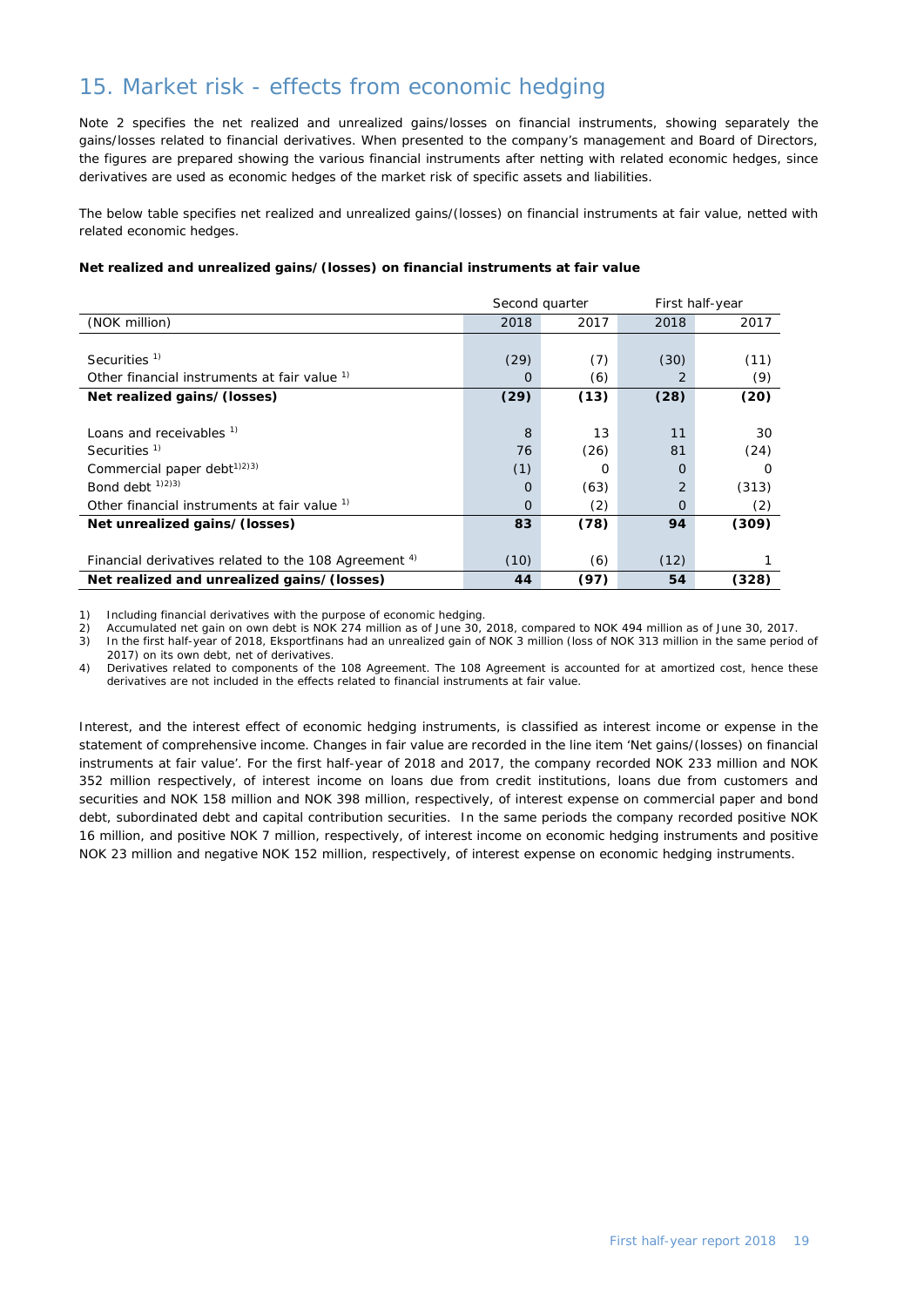# 16. Maturity analysis

#### **Maturity analysis of financial assets and liabilities based on expected maturities at June 30, 2018**

|                                          |                |             |           | From     |           |             |              |
|------------------------------------------|----------------|-------------|-----------|----------|-----------|-------------|--------------|
|                                          |                |             |           | 1 year   |           |             |              |
|                                          | Up to          | From        | From      | up to    | From      |             |              |
|                                          | and            | 1 month     | 3 months  | and      | 3 year up |             |              |
|                                          | includin       | up to and   | up to and | includin | to and    |             |              |
|                                          | g <sub>1</sub> | including   | including | g 3      | including | Over        |              |
| (NOK million)                            | month          | 3 months    | 1 year    | years    | 5 years   | 5 years     | Total        |
| <b>Assets</b>                            |                |             |           |          |           |             |              |
| Loans and receivables due from credit    |                |             |           |          |           |             |              |
| institutions                             | 69             | 5           | 21        | 22       | 39        | 47          | 203          |
| Loans and receivables due from customers | 307            | 544         | 2.232     | 4,466    | 2,037     | 1,880       | 11,466       |
| Securities                               | 136            | 426         | 3,697     | 708      | 5         | $\Omega$    | 4,972        |
| Derivatives net settled                  | $\mathbf 0$    | (0)         | 51        | 103      | 103       | 317         | 573          |
| Derivatives gross settled (pay leg)      | (5)            | (605)       | (3, 593)  | (2,630)  | (473)     | (1, 221)    | (8,526)      |
| Derivatives gross settled (receive leg)  | 5              | 599         | 3,792     | 2,564    | 461       | 1,279       | 8,700        |
| Cash collateral                          | $\Omega$       | 868         | 0         | 0        | 0         | 0           | 868          |
| <b>Total assets</b>                      | 513            | 1,836       | 6,199     | 5,232    | 2,172     | 2,303       | 18,256       |
| Liabilities                              |                |             |           |          |           |             |              |
| Deposits by credit institutions          | 0              | $\mathbf 0$ | 0         | 0        | 0         | $\mathbf 0$ | $\Omega$     |
| Plain vanilla bond debt                  | 9              | 15          | 3.902     | 2.508    | 51        | $\Omega$    | 6,486        |
| Structured bond debt                     | $\Omega$       | 33          | 441       | 736      | 482       | 4,282       | 5,974        |
| Commercial papers                        | $\Omega$       | $\mathbf 0$ | 0         | $\circ$  | $\Omega$  | $\Omega$    | $\mathbf{0}$ |
| Derivatives net settled                  | 14             | 23          | 106       | 115      | 115       | 3           | 377          |
| Derivatives gross settled (pay leg)      | 9              | 1,041       | 298       | 320      | 90        | 2,867       | 4,624        |
| Derivatives gross settled (receive leg)  | (1)            | (1,024)     | (250)     | (241)    | (11)      | (2, 574)    | (4, 101)     |
| Cash collateral                          | $\mathbf 0$    | 403         | 0         | 0        | 0         | 0           | 403          |
| <b>Total liabilities</b>                 | 31             | 491         | 4,497     | 3,438    | 727       | 4,578       | 13,763       |

#### **Maturity analysis of financial assets and liabilities based on expected maturities at December 31, 2017**

|                                          |                |           |                | From           |           |          |          |
|------------------------------------------|----------------|-----------|----------------|----------------|-----------|----------|----------|
|                                          |                |           |                | 1 year         |           |          |          |
|                                          | Up to          | From      | From           | up to          | From      |          |          |
|                                          | and            | 1 month   | 3 months       | and            | 3 year up |          |          |
|                                          | includin       | up to and | up to and      | includin       | to and    |          |          |
|                                          | g 1            | including | including      | q <sub>3</sub> | including | Over     |          |
| (NOK million)                            | month          | 3 months  | 1 year         | years          | 5 years   | 5 years  | Total    |
| <b>Assets</b>                            |                |           |                |                |           |          |          |
| Loans and receivables due from credit    |                |           |                |                |           |          |          |
| institutions                             | 333            | 5         | 23             | 51             | 48        | 41       | 501      |
| Loans and receivables due from customers | 526            | 789       | 2,270          | 5.317          | 2,513     | 2,220    | 13,635   |
| Securities                               | 181            | 217       | 806            | 360            | 44        | 2.593    | 4,201    |
| Derivatives net settled                  | 0              | 28        | 28             | 105            | 105       | 347      | 614      |
| Derivatives gross settled (pay leg)      | (161)          | (1, 169)  | (299)          | (3, 101)       | (2, 435)  | (1, 183) | (8, 348) |
| Derivatives gross settled (receive leg)  | 161            | 1,317     | 336            | 3,247          | 2,449     | 1,334    | 8,844    |
| Cash collateral                          | 0              | 823       | $\circ$        | 0              | 0         | 0        | 823      |
| <b>Total assets</b>                      | 1,040          | 2,011     | 3,163          | 5,980          | 2,723     | 5,352    | 20,269   |
| Liabilities                              |                |           |                |                |           |          |          |
| Deposits by credit institutions          | 0              | 0         | 0              | 0              | 0         | 0        | $\Omega$ |
| Plain vanilla bond debt                  | $\overline{7}$ | 1,277     | 89             | 4,771          | 1,742     | 0        | 7,886    |
| Structured bond debt                     | 80             | 145       | 456            | 1,122          | 826       | 4,264    | 6,894    |
| Commercial papers                        | 0              | 394       | $\overline{O}$ | 0              | 0         | 0        | 394      |
| Derivatives net settled                  | 22             | 39        | 146            | 199            | 199       | 11       | 616      |
| Derivatives gross settled (pay leg)      | 225            | 786       | 213            | 408            | 79        | 2,510    | 4,221    |
| Derivatives gross settled (receive leg)  | (217)          | (764)     | (194)          | (359)          | (47)      | (2, 448) | (4,029)  |
| Cash collateral                          | 0              | 564       | 0              | 0              | 0         | 0        | 564      |
|                                          |                |           |                |                |           |          |          |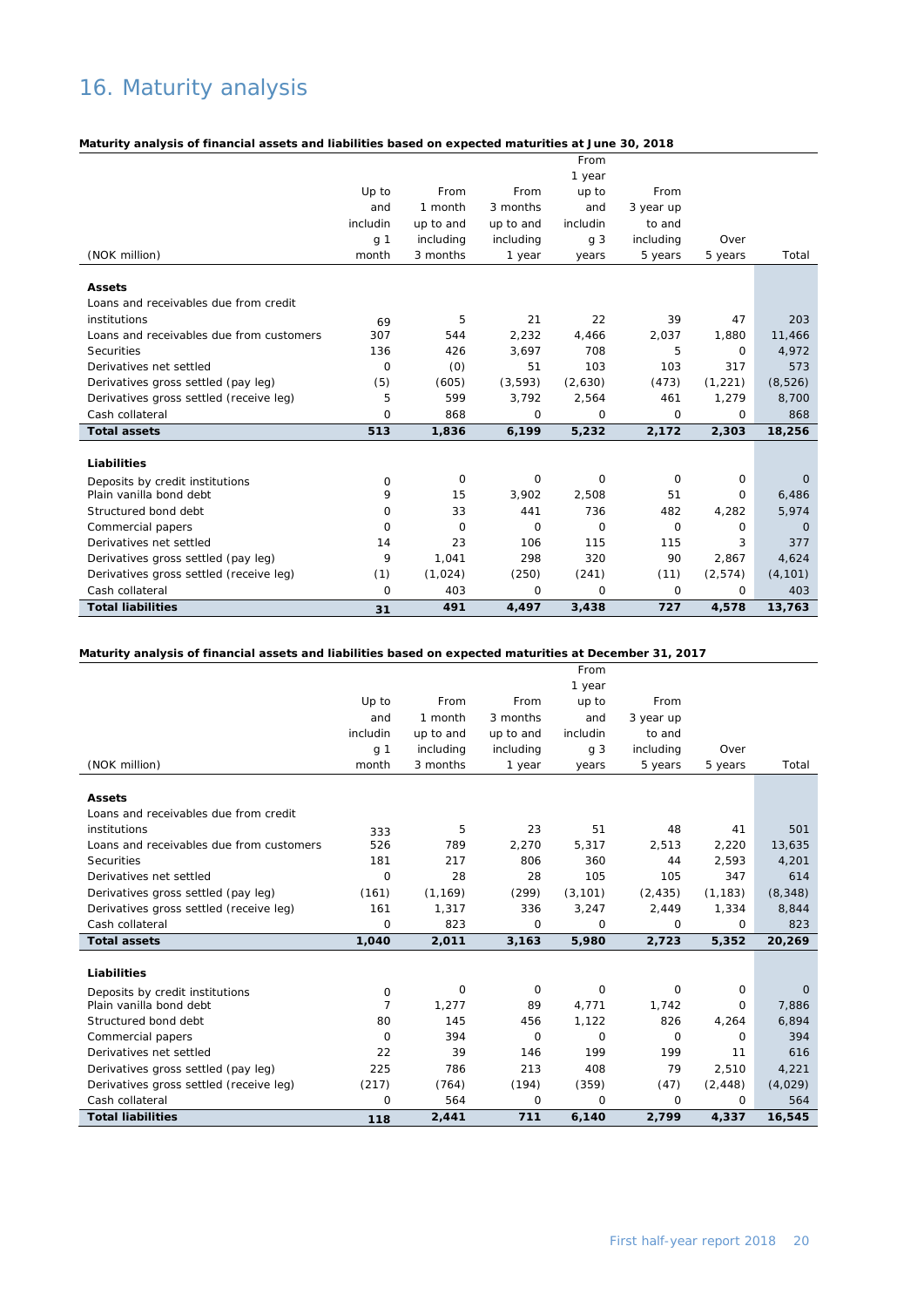#### **Maturity analysis of financial assets and liabilities based on expected maturities at June 30, 2017**

|                                          |                |             |             | From           |             |          |          |
|------------------------------------------|----------------|-------------|-------------|----------------|-------------|----------|----------|
|                                          |                |             |             | 1 year         |             |          |          |
|                                          | Up to          | From        | From        | up to          | From        |          |          |
|                                          | and            | 1 month     | 3 months    | and            | 3 year up   |          |          |
|                                          | includin       | up to and   | up to and   | includin       | to and      |          |          |
|                                          | g <sub>1</sub> | including   | including   | q <sub>3</sub> | including   | Over     |          |
| (NOK million)                            | month          | 3 months    | 1 year      | years          | 5 years     | 5 years  | Total    |
|                                          |                |             |             |                |             |          |          |
| <b>Assets</b>                            |                |             |             |                |             |          |          |
| Loans and receivables due from credit    |                |             |             |                |             |          |          |
| institutions                             | 195            | 5           | 23          | 44             | 60          | 54       | 382      |
| Loans and receivables due from customers | 534            | 1,141       | 2,916       | 6,083          | 3,156       | 2,768    | 16,598   |
| Securitiesre                             | 1,110          | 3           | 727         | 362            | 667         | 2,649    | 5,518    |
| Derivatives net settled                  | 0              | 1           | 57          | 102            | 102         | 366      | 628      |
| Derivatives gross settled (pay leg)      | (1, 364)       | (200)       | (1, 223)    | (2, 583)       | (2, 592)    | (1, 545) | (9, 507) |
| Derivatives gross settled (receive leg)  | 1,379          | 204         | 1,393       | 2,790          | 2,682       | 1,751    | 10,198   |
| Cash collateral                          | 0              | 2,042       | 0           | 0              | 0           | 0        | 2,042    |
| <b>Total assets</b>                      | 1,854          | 3,196       | 3,892       | 6,797          | 4,075       | 6,043    | 25,858   |
|                                          |                |             |             |                |             |          |          |
| Liabilities                              |                |             |             |                |             |          |          |
| Deposits by credit institutions          | 606            | $\mathbf 0$ | 0           | $\Omega$       | 0           | 0        | 606      |
| Plain vanilla bond debt                  | 8              | 14          | 1,575       | 4,301          | 2,480       | 0        | 8,377    |
| Structured bond debt                     | 43             | 376         | 1,074       | 898            | 959         | 4,884    | 8,234    |
| Commercial paper                         | 0              | 254         | $\mathbf 0$ | $\Omega$       | $\mathbf 0$ | 0        | 254      |
| Derivatives net settled                  | 34             | 50          | 188         | 283            | 283         | 21       | 859      |
| Derivatives gross settled (pay leg)      | 2,706          | 694         | 524         | 922            | 95          | 2,699    | 7,640    |
| Derivatives gross settled (receive leg)  | (2,588)        | (628)       | (485)       | (866)          | (68)        | (2,685)  | (7, 321) |
| Cash collateral                          | 0              | 718         | 0           | 0              | 0           | $\Omega$ | 718      |
| <b>Total liabilities</b>                 | 809            | 1,477       | 2,877       | 5,537          | 3,748       | 4,918    | 19,367   |

The figures in the above table include principal and interest payable (receivable) at nominal value. For the figures in the above table, call and trigger dates as estimated in models are applied in the classification of the maturities. For some issues with call and trigger optionalities, the expected maturity is estimated using a sophisticated valuation system which is further described in the annual financial statements. The actual maturities might differ from these estimations.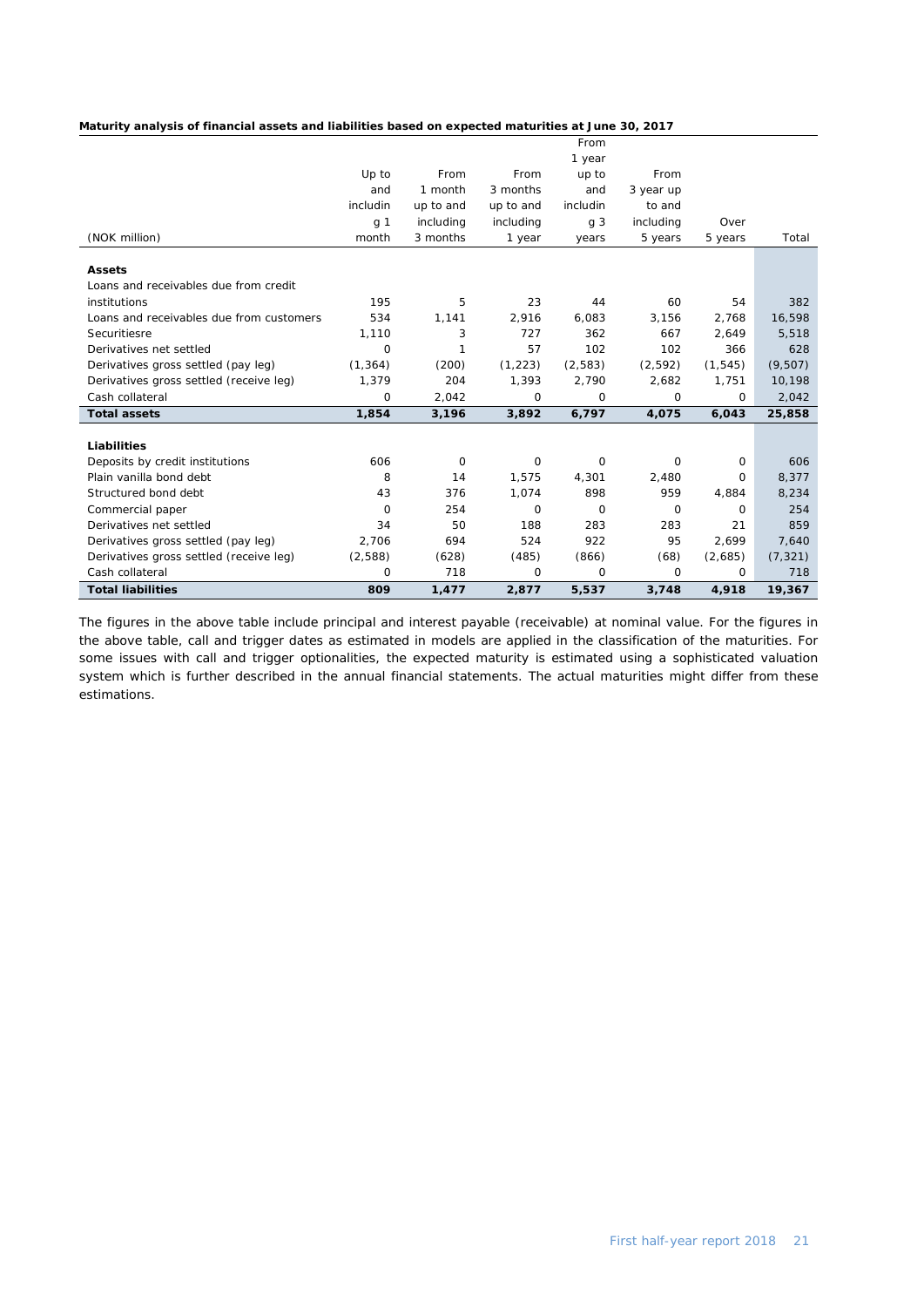# 17. Fair value of financial instruments

The methodology used for calculating fair values of financial instruments is consistent with the methodology defined in the audited annual report for the fiscal year ending 2017.

#### **17.1 Sensitivity analysis**

#### Loans due from credit institutions or customers:

The following table shows the unrealized loss of each category of loans by increasing the credit spread by 1 basis point as well as the loan category percentage of the total lending portfolio.

|                              | June 30, 2018      |            | December 31, 2017  |            |  |  |
|------------------------------|--------------------|------------|--------------------|------------|--|--|
| (NOK million and percentage) | Sensitivity (1 bp) | Percentage | Sensitivity (1 bp) | Percentage |  |  |
|                              |                    |            |                    |            |  |  |
| Direct loans                 | (0.5)              | 14.1%      | (0.5)              | 12.2%      |  |  |
| Loans to municipalities      | (0.4)              | 12.6%      | (0.4)              | 11.4%      |  |  |
| Guaranteed loans             | (0.8)              | 73.3 %     | (1.0)              | 76.4 %     |  |  |
| <b>Total loans</b>           |                    | 100.0%     |                    | 100.0%     |  |  |

The spreads applied for fair value measurement of the combined total lending portfolio are in the range from 0 basis points to 105 basis points as of June 30, 2018 (from 0 basis points to 105 basis points as of December 31, 2017). For the combined total lending portfolio over the past two years credit spreads have changed 1.3 basis points per month in 95 percent of the time, representing NOK 2.3 million. As of December 31, 2017, a 95 percent confidence interval was 2 basis points representing NOK 3 million.

#### Securities:

Eksportfinans retrieved prices and credit spread quotes from two different market makers and pricing vendors as of June 30, 2018. Among the two different quote providers, the major price provider (Bloomberg) covered 82 percent (65 percent as of December 31, 2017).

#### Bond debt:

The following table shows the unrealized gain of each category of bond debt by increasing the credit spread by 1 basis point:

|                         | June 30, 2018      | December 31, 2017  |
|-------------------------|--------------------|--------------------|
| (NOK million)           | Sensitivity (1 bp) | Sensitivity (1 bp) |
|                         |                    |                    |
| Plain vanilla bond debt | 0.9                | 1.3                |
| Structured bond debt    | 4.4                | 1 C                |

The spreads applied for fair value measurement of bond debt are in the range from 18 basis points to 72 basis points as of June 30, 2018 (from 50 basis points to 92 basis points as of December 31, 2017).

#### **17.2 Financial assets measured at fair value through profit or loss**

|                          | June 30, 2018  |         |                |        | December 31, 2017 |         |         |        |
|--------------------------|----------------|---------|----------------|--------|-------------------|---------|---------|--------|
| (NOK million)            | Level 1        | Level 2 | Level 3        | Total  | Level 1           | Level 2 | Level 3 | Total  |
| Loans due from credit    | 381            | 870     | $\mathbf 0$    | 1,251  | 611               | 1,163   | 0       | 1,774  |
| institutions             |                |         |                |        |                   |         |         |        |
| Loans due from customers | $\Omega$       | 44      | 4,013          | 4,057  | $\Omega$          | 33      | 4,690   | 4,723  |
| <b>Securities</b>        | $\overline{0}$ | 6,007   | $\Omega$       | 6,007  | 0                 | 5,901   | 0       | 5,901  |
| Financial derivatives    | $\overline{0}$ | 386     | 647            | 1,033  | 0                 | 551     | 785     | 1,336  |
| Other assets             | $\overline{0}$ | 868     | $\overline{0}$ | 868    | 0                 | 1,712   | 0       | 1,712  |
|                          | 381            | 8,175   | 4,660          | 13,216 | 611               | 9,360   | 5,475   |        |
| Total fair value         |                |         |                |        |                   |         |         | 15,446 |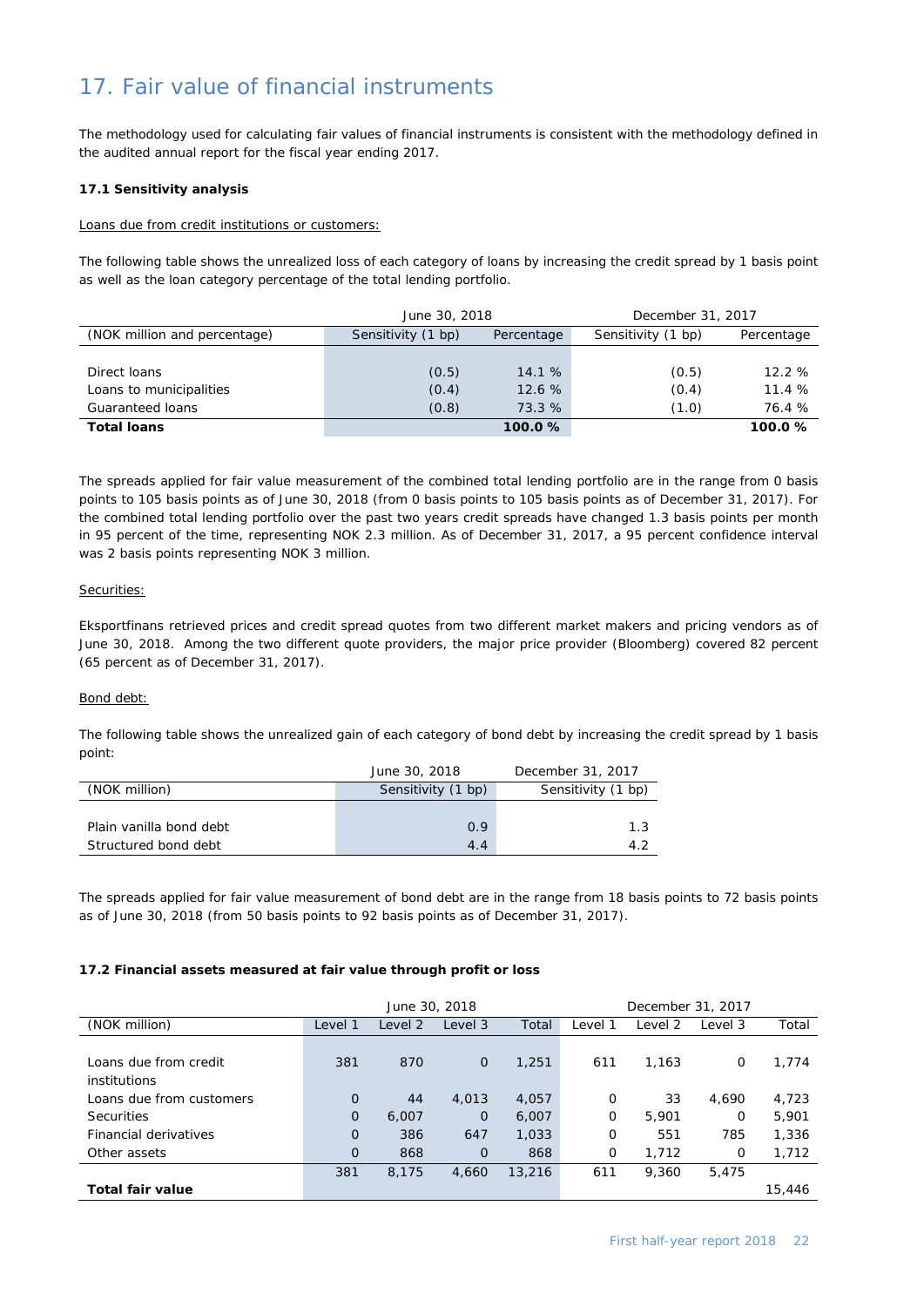### **17.3 Financial liabilities measured at fair value through profit or loss**

|                       |          | June 30, 2018 |          |          | December 31, 2017 |         |         |       |
|-----------------------|----------|---------------|----------|----------|-------------------|---------|---------|-------|
| (NOK million)         | Level 1  | Level 2       | Level 3  | Total    | Level 1           | Level 2 | Level 3 | Total |
|                       |          |               |          |          |                   |         |         |       |
| Commercial paper debt | $\Omega$ | $\mathbf 0$   |          | $\Omega$ | $\Omega$          | 394     | O       | 394   |
| Bond debt             | $\Omega$ | $\mathbf 0$   | 5.649    | 5,649    | 0                 | 0       | 6.777   | 6,777 |
| Financial derivatives | $\Omega$ | 232           | 668      | 900      | Ο                 | 1,338   | 414     | 1,752 |
| Other liabilities     | $\Omega$ | 403           | $\Omega$ | 403      | 0                 | 564     | O       | 564   |
| Total fair value      | O        | 635           | 6,317    | 6,952    | 0                 | 2.296   | 7.191   | 9.487 |

### **Movement of level 3 financial assets**

|                                                                                                                                  |                                                             | From January 1, 2018 to June 30, 2018          |                          | From January 1, 2017 to June 30, 2017 |                                                             |                                                |                          |       |
|----------------------------------------------------------------------------------------------------------------------------------|-------------------------------------------------------------|------------------------------------------------|--------------------------|---------------------------------------|-------------------------------------------------------------|------------------------------------------------|--------------------------|-------|
| (NOK million)                                                                                                                    | Loans and<br>receivables due<br>from credit<br>institutions | Loans and<br>receivables due<br>from customers | Financial<br>derivatives | Total                                 | Loans and<br>receivables due<br>from credit<br>institutions | Loans and<br>receivables due<br>from customers | Financial<br>derivatives | Total |
| <b>Opening balance</b>                                                                                                           | $\mathbf 0$                                                 | 4,690                                          | 785                      | 5,475                                 | 353                                                         | 6,260                                          | 769                      | 7,382 |
| Total gains or losses <sup>1)</sup>                                                                                              | $\mathbf 0$                                                 | (17)                                           | (69)                     | (86)                                  | (8)                                                         | (122)                                          | 76                       | (55)  |
| <b>Settlements</b>                                                                                                               | $\mathbf{O}$                                                | (660)                                          | (69)                     | (729)                                 | (20)                                                        | (690)                                          | (15)                     | (725) |
| <b>Closing balance</b>                                                                                                           | 0                                                           | 4,013                                          | 647                      | 4,660                                 | 325                                                         | 5,448                                          | 830                      | 6,602 |
| Total gains or losses <sup>!)</sup><br>for the period in profit or<br>loss for assets held at the<br>end of the reporting period | $\mathbf 0$                                                 | (17)                                           | (65)                     | (82)                                  | (8)                                                         | (122)                                          | 81                       | (49)  |

\*) Presented under the line item 'Net gains/(losses) on financial instruments at fair value' in the statement of comprehensive income.

#### **Movement of level 3 financial liabilities**

|                                                                                                                               |                         | From January 1, 2018 to June 30, 2018 |              | From January 1, 2017 to June 30, 2017 |                          |             |  |
|-------------------------------------------------------------------------------------------------------------------------------|-------------------------|---------------------------------------|--------------|---------------------------------------|--------------------------|-------------|--|
| (NOK million)                                                                                                                 | Bond debt <sup>3)</sup> | Financial<br>derivatives              | Total        | Bond debt <sup>3)</sup>               | Financial<br>derivatives | Total       |  |
| <b>Opening balance</b>                                                                                                        | 6,777                   | 414                                   | 7,191        | 11,286                                | 823                      | 12,109      |  |
| Total gains or losses $12$                                                                                                    | (224)                   | 260                                   | 36           | 320                                   | (237)                    | 83          |  |
| Issues                                                                                                                        | $\mathbf{O}$            | $\mathbf 0$                           | $\mathbf{0}$ | 2,000                                 | 0                        | 2,000       |  |
| Settlements                                                                                                                   | (904)                   | (6)                                   | (910)        | (7, 372)                              | (25)                     | (7, 397)    |  |
| Transfers                                                                                                                     | $\mathbf{0}$            | $\mathbf 0$                           | $\mathbf{0}$ | 0                                     | 0                        | $\mathbf 0$ |  |
| <b>Closing balance</b>                                                                                                        | 5,649                   | 668                                   | 6,317        | 6,234                                 | 561                      | 6,795       |  |
| Total gains or losses 1) 2)<br>for the period in profit or loss<br>for liabilities held at the end of<br>the reporting period | (357)                   | 264                                   | (93)         | 376                                   | (233)                    | 143         |  |

<sup>1)</sup> Presented under the line item 'Net gains/(losses) on financial instruments at fair value' in the statement of comprehensive income.

<sup>2)</sup> For liabilities, positive figures are represented as losses and negative figures are represented as gains.

3) Structured bond debt and plain vanilla bond debt have been classified as bond debt as of June 30, 2017.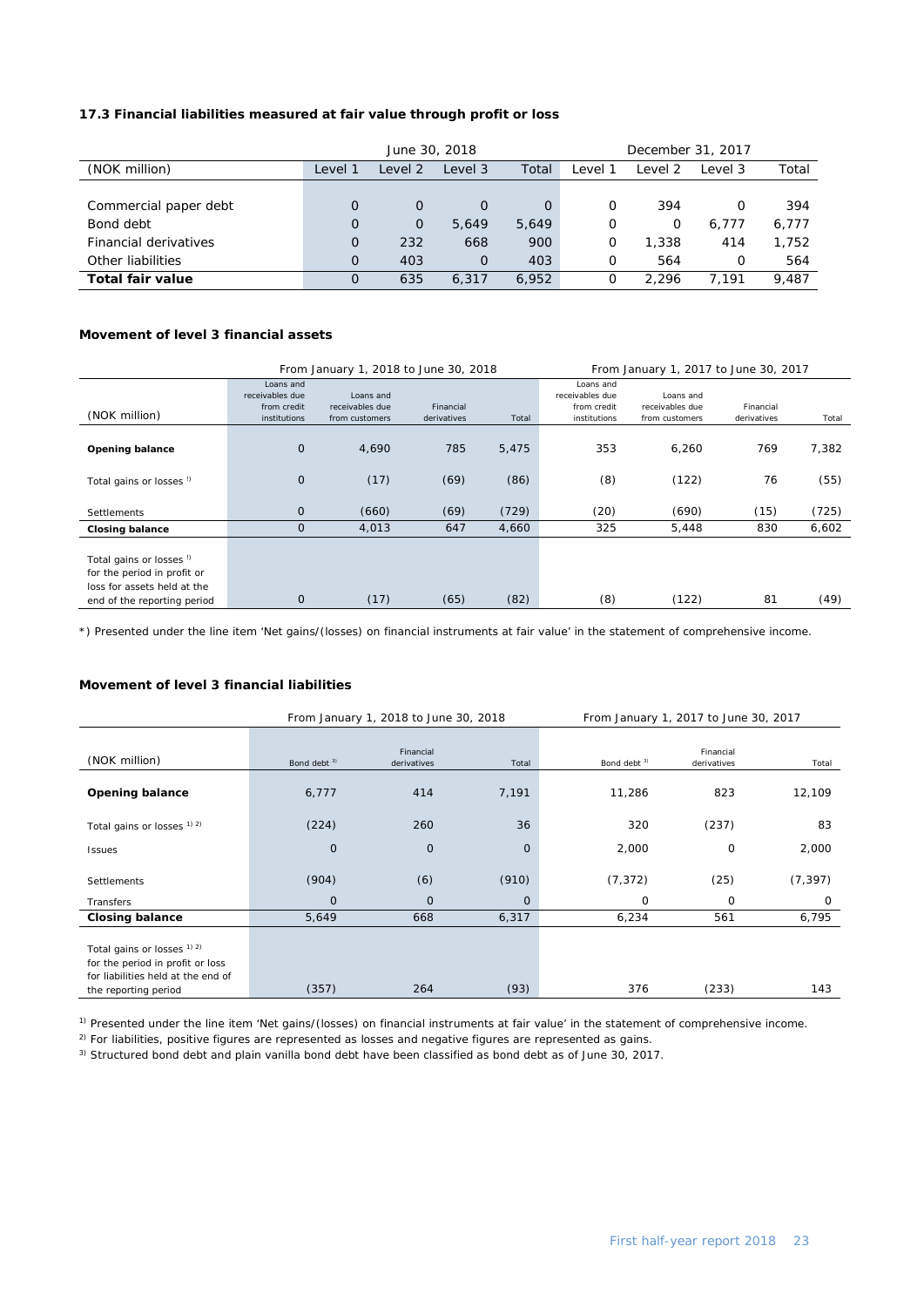### **17.4 Fair value of financial assets and liabilities**

The following table presents the financial assets and liabilities, with the fair value and carrying value (book value) of each class of financial instrument:

|                                    |        | June 30, 2018 | Dec 31, 2017 |          | June 30, 2017 |          |
|------------------------------------|--------|---------------|--------------|----------|---------------|----------|
|                                    | Fair   | Carrying      | Fair         | Carrying | Fair          | Carrying |
| (NOK million)                      | value  | value         | value        | value    | Value         | value    |
|                                    |        |               |              |          |               |          |
| <b>Assets</b>                      |        |               |              |          |               |          |
| Loans due from credit institutions | 1,287  | 1,308         | 1,829        | 1,860    | 1,994         | 2,037    |
| Loans due from customers           | 9,783  | 9,448         | 11,853       | 11,360   | 14,241        | 13,574   |
| <b>Securities</b>                  | 6,007  | 6,007         | 5,901        | 5,901    | 4,811         | 4,811    |
| Repurchase Receivable              | O      | $\Omega$      | O            | 0        | 675           | 675      |
| Financial derivatives              | 1,033  | 1,033         | 1,336        | 1,336    | 1,499         | 1,499    |
| Other assets                       | 1,302  | 1,302         | 1,619        | 1,619    | 2,823         | 2,823    |
|                                    |        |               |              |          |               |          |
| Liabilities                        |        |               |              |          |               |          |
| Deposit by credit institutions     | 0      | 0             | $\circ$      | 0        | 606           | 606      |
| Commercial paper debt              | 0      | 0             | 394          | 394      | O             | Ω        |
| Bond debt                          | 11,021 | 11,176        | 13,299       | 13,556   | 15,571        | 15,209   |
| Financial derivatives              | 900    | 900           | 773          | 773      | 2,161         | 2,161    |
| Other liabilities                  | 919    | 919           | 729          | 730      | 766           | 765      |

### 18. Contingencies

There are no significant contingencies as of June 30, 2018.

### 19. Events after the balance sheet date

There are no events after the balance sheet date materially affecting the financial statements.